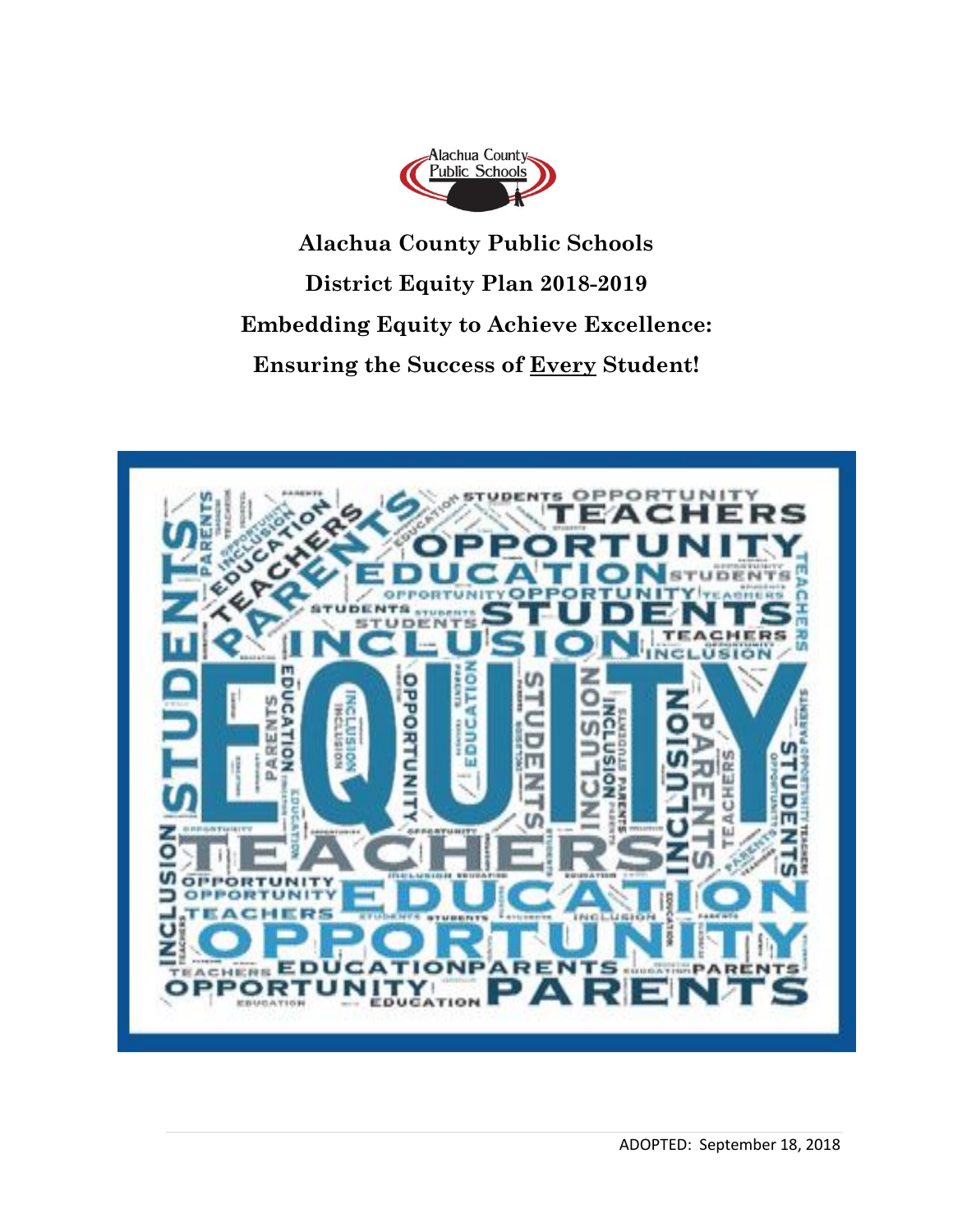

# **Table of Contents**

| Appendix A: 2017-2018 State of Florida Annual Equity Report          |
|----------------------------------------------------------------------|
| <b>Appendix B:</b> Valuable Parent and Community Equity Feedback     |
| <b>Appendix C: SBAC Internal Department Equity Strategies</b>        |
| <b>Appendix D: Equity Community Advisory Community Organizations</b> |
| <b>Appendix E:</b> Financial Report                                  |
| Data Tables                                                          |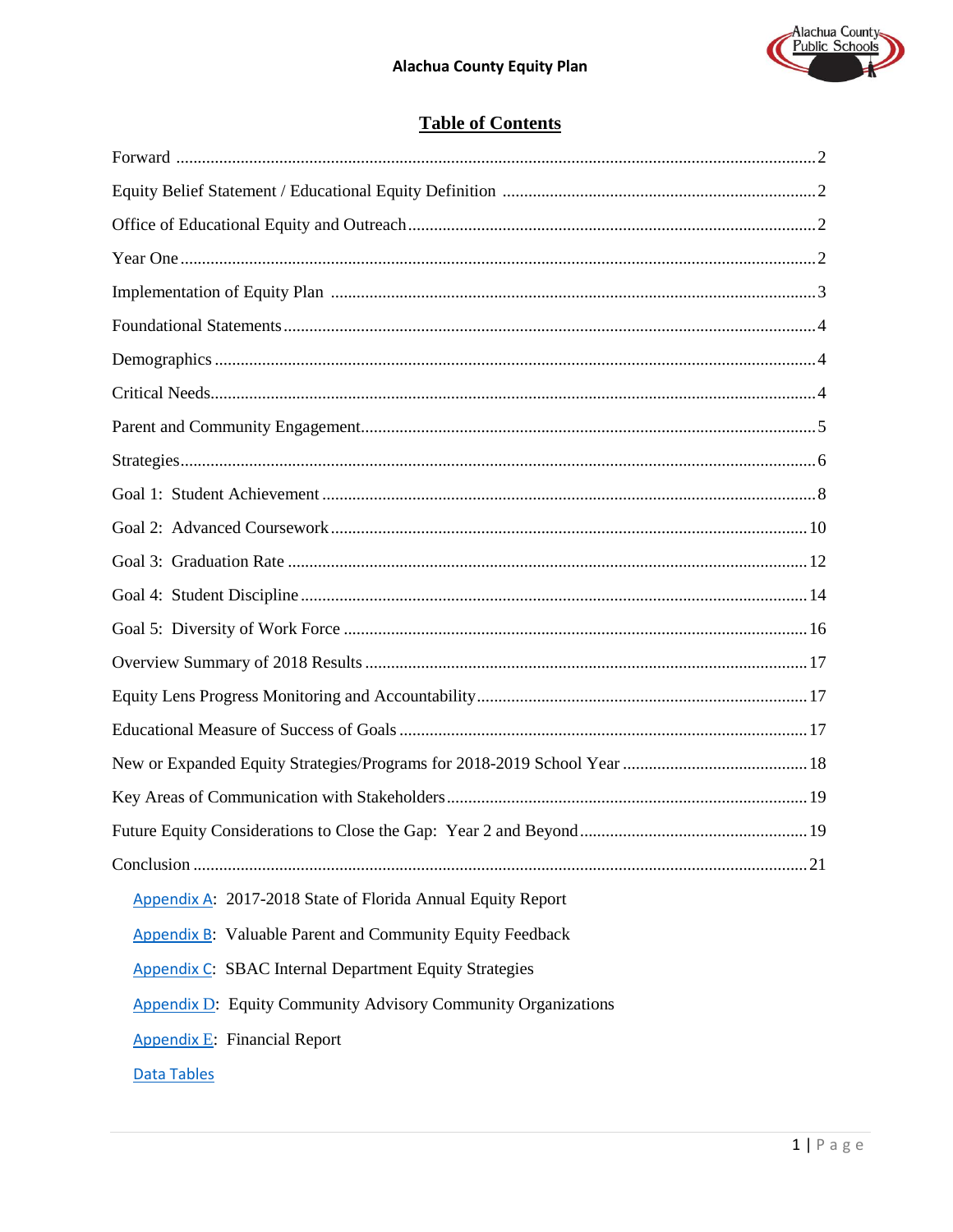

### **Forward**

Alachua County Public Schools is committed to the success of every student, to ensuring equity and excellence for all students, and to closing the achievement gap. All students are entitled to a high quality educational experience that will prepare them to achieve their post-secondary goals.

While the district consistently receives a high rating from the Florida Department of Education, it continues to have the state's widest achievement gap between white and black students. African American students' performance on state and district assessments is well below that of their white peer across all core curriculum areas. For example, the results of the 2018 Florida Standard Assessment (FSA) for English Language Arts show white student achievement ranked 6th in the state, while African American student achievement ranked 46th in Florida. On the math FSA, white student achievement ranked 8th and African American student achievement ranked 55th in the state.

This document represents the first step of a long-term plan to reduce the achievement gap across the district and in each school through a commitment to diversity, equity and inclusion, which includes a diverse workforce.

*The district's goal is to greatly narrow or eliminate the achievement gap within 10 years (2028).*

## **Equity Belief Statement**

It is our belief that *all* students can meet and exceed high performance (proficiency) standards, regardless of where they live, their family's income, their race, gender, disability or any other factor. All students should be provided with excellent teachers who are culturally responsive and set high expectations, a high-quality learning environment, and equitable resources to ensure that they are reaching their full potential.

## **Educational Equity Definition**

Education Equity: Providing equitable access to opportunities, support, and resources for every child by intentionally recognizing and eliminating past and present barriers, as well as the predictability of academic success based on race, economics, disabilities, limited English, and or any other circumstances.

# **Office of Educational Equity and Outreach**

Recognizing both the historical, persistent achievement gap between white students and students of color and the need for a coordinated and aggressive approach to closing that gap, Alachua County Public Schools established the Office of Educational Equity and Outreach in July of 2017. Since that time, the Equity Office has been developing a comprehensive, districtwide equity plan while also conducting work within the schools aimed at addressing the achievement gap. This work has included staff training and the planning and implementation of additional programs and services for targeted student groups.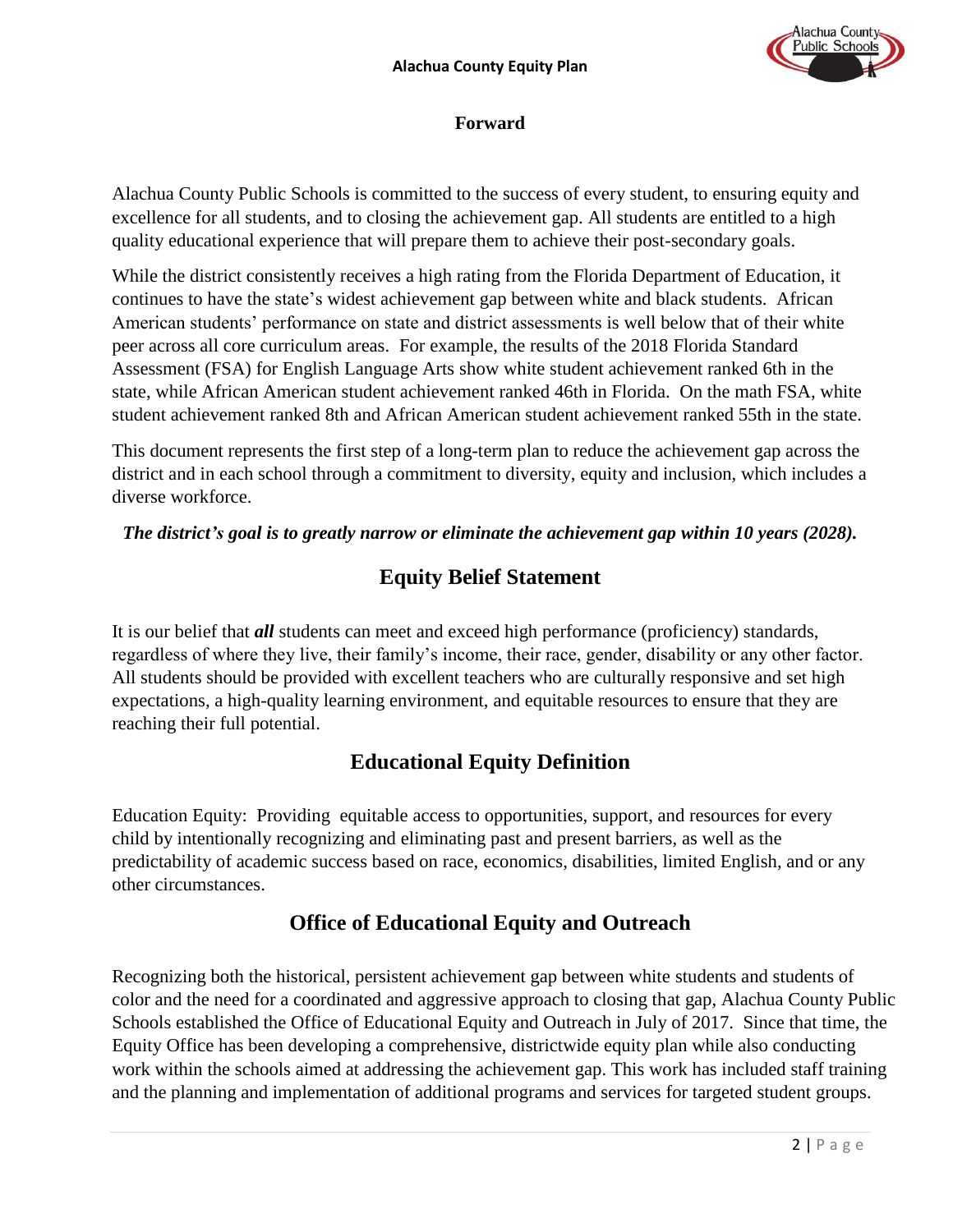

# **Year One**

During the 2017-2018 school year, training was conducted with teachers and administrators on developing culturally responsive classrooms. The Equity Office achieved its goal of training all 2000 of the district's teachers by the end of the school year.

The Equity Office worked closely with schools and various district departments to collect and analyze data, including academic performance, school discipline, attendance, and other records. The Office also reviewed data from the "Racial Inequity in Alachua County" report commissioned by the members of the Friendship Seven Committee, which includes Alachua County Public Schools.

All school-based and a majority of district administrators participated in a year-long book study led by the Equity Office. The study included monthly workshops based on *Courageous Conversations about Race: A Field Guide for Achieving Equity in Schools* by noted author Glen Singleton and culminated with an educational summit featuring Mr. Singleton.

The Office engaged in numerous conversations with parents, faith-based organizations, civic and advocacy groups, the Alachua County Council of PTAs and many other organizations and individuals throughout the community to gather input and promote ongoing conversations and partnerships that will ultimately benefit students. The Equity Office also reviewed recommendations from the Gainesville4All Education Team and other organizations including International Development Research Association, Equity Assistance Center South (IDRA).

In addition, the Office researched "best practices" implemented in other districts to find programs, initiatives, and systemic changes that have increased the achievement of all students, particularly those who consistently underperform in Alachua County.

# **Implementation of Equity Plan**

The goals for the first year of the plan include gains in student achievement, participation in advanced courses, graduation rates, and minority hiring, and reductions in disproportionate discipline for students of color.

Data analysis and reporting are critical to the success of the equity plan. In order to evaluate equityrelated strategies and promote accountability, data will be disaggregated by race/ethnicity, socioeconomic, disability, English language proficiency, and gender. This 'deep dive' into the data will allow the district to determine which practices/programs are having the most significant impact.

For the 2018-19 school year, a District Equity Leadership Team (DELT) will be established. The DELT will be comprised of leaders from district departments and meet monthly to ensure meaningful communication and collaboration.

The Director of the Office of Education Equity and Outreach and Goal Managers will report progress towards each goal to the District Advisory Council (DAC) semi-annually. The Director will compile mid- year and end-of-year reports that address progress toward the benchmarks in each of the plan's goals. These reports will be presented to the Superintendent, the School Board, and the community, and will be posted on the district's website.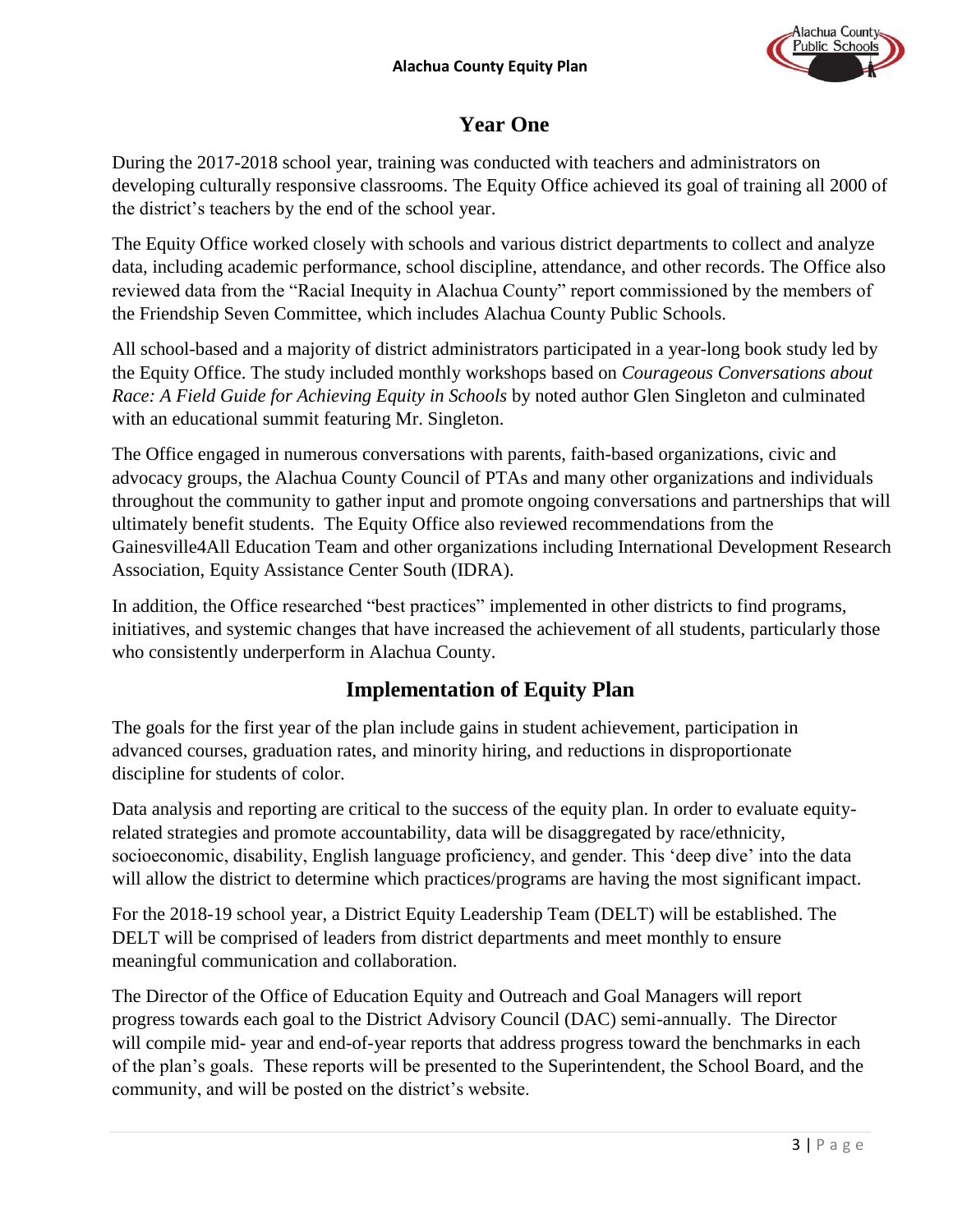

Alachua County Public Schools' Equity Plan must be a living, breathing document. It must be reviewed and revised on a regular basis to ensure it is meeting the needs of the students it is designed to support.

## **Foundational Statements**

The following statements serve as a scaffolding/rationale for determining the equity plan's short and long-term strategies, its measureable goals and outcomes, and its accountability timelines.

- 'Equal' is not 'equitable';
- Race must not be a predictor of success;
- Closing the achievement gap between the highest- and lowest-performing students is an achievable and essential goal;
- Changes in educational practices must occur in order to eliminate racial predictability and disproportionality in student achievement and other benchmarks of success;
- Previous efforts to address inequity and reduce the achievement gap have been largely unsuccessful;
- The equity plan must align with the district's overall strategic plan; and
- Alachua County Public Schools accepts the responsibility of addressing inequities and ensuring that all students are provided with the opportunity to succeed in school and reach their full potential

## **Demographics**

Alachua County is home to one of the largest universities in the state of Florida. Not surprisingly, it also has the state's highest concentration of adults with advanced degrees.

Alachua County Public Schools serves approximately 29,500 students and employs an instructional staff of just over 2000. The district operates twenty-three elementary schools, seven middle schools, and eight (8) high schools. Approximately 44% of its students are white, 34% are African-American, 10% are Hispanic, 5% are Asian, and 7% are identified by the state of Florida as 'Other.' More than 66% of Alachua County's students qualify for free or reduced priced meals. Twenty-two of the district's twenty-three elementary schools receive some level of supplemental federal funding support under Title I, calculated by economic need criteria.

## **Critical Needs**

### *Academic*

The academic achievement of African-American and Hispanic students is consistently below that of their non-Hispanic white peers, regardless of income.

African-American students are underrepresented in Advanced Placement (AP), International Baccalaureate (IB), Cambridge, gifted, magnet, and other academically-rigorous courses and programs.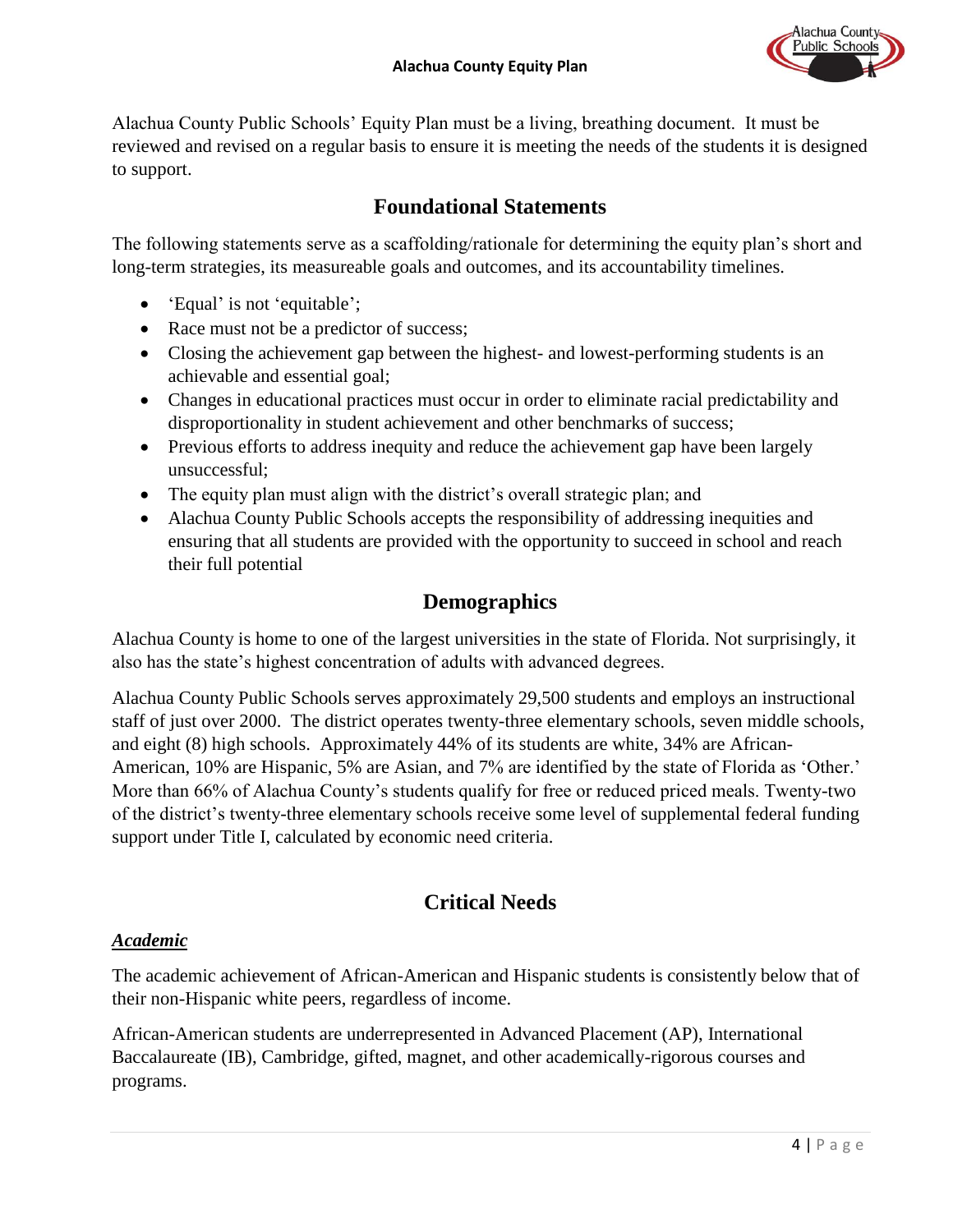

### *Discipline*

Disciplinary data indicate that African-American students are disciplined at disproportionately higher rates than white students. This includes a higher rate of out-of-school suspensions, which remove students from the educational environment and significantly impact their academic performance.

### *Diversity of Work Force*

Currently, 81% of Alachua County teachers identify as white, 11% identify as black, and 6% identify as Hispanic. The racial demographics of the district's teachers does not reflect the racial demographics of students within the district, or in the community, which may lead to a lack of cultural understanding between students, their families and teachers. This can negatively impact African American students' sense of belonging in the classroom.

During equity training conducted in 2017-18, teachers expressed their strong interest in additional professional development that would help them more effectively communicate and build stronger relationships with students of color and their families.

## **Parent and Community Engagement**

The citizens of Alachua County are currently engaged in vital discussions about racial equity—more specifically, the lack of equity and the negative effects on the lives of African-Americans and the well-being of the entire community. District leadership is committed to ongoing, active communication with the Equity Community Advisory Committee (ECAC) and Parents Focused on Equity Committee (PFEC), both of which provided input into the development of the equity plan. The initial ECAC membership included representatives from over 21 community organizations, University of Florida, and Santa Fe College. A listing of organizations can be found in Appendix D. Each entity was asked to nominate a representative to serve on the ECAC. Additional community organizations with a commitment to education equity and a desire to collaborate with the district will be added to the membership of the ECAC. The PFEC membership includes a representative from each school and a representative from Alachua County Council of PTAs. The ECAC and the PFEC represent diverse voices and perspectives and will collaborate with district leaders to ensure effective implementation of the District Equity Plan. The committees will monitor the progress and outcomes of goals and will provide this information to the community. Meetings for the ECAC and PFEC will be scheduled bi-annually.

Educational equity is critical to improving the quality of life for African-American students, their families, and all citizens.

Recognizing that educators cannot and should not operate in isolation, the district is committed to ongoing communication and collaboration with stakeholders throughout the community to achieve educational equity.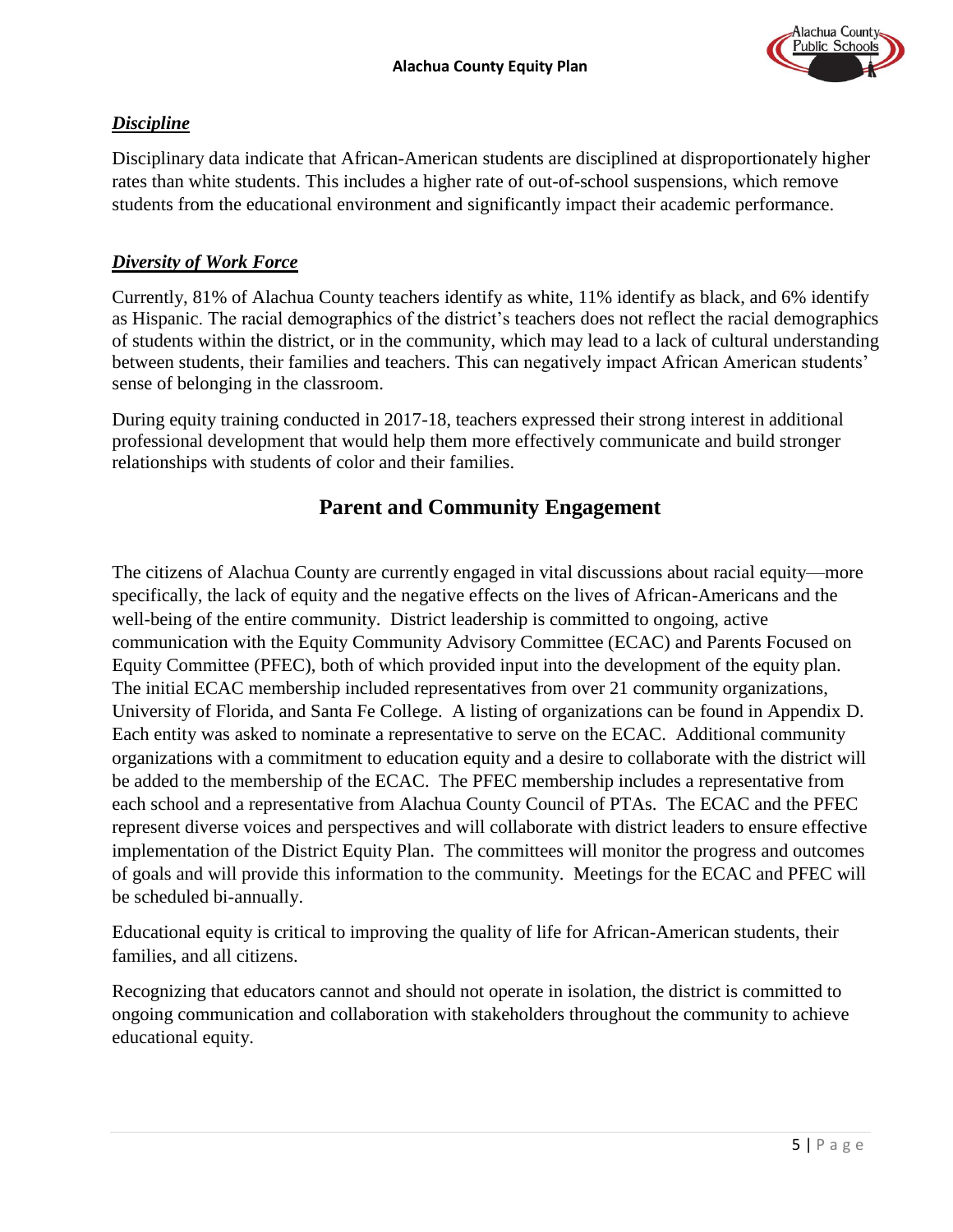

# **Strategies**

| <b>Student Achievement</b>                                                                                                                                                                                                                               | <b>Advanced Coursework</b>                                                                                                                                                                                                     | <b>Graduation Rate</b>                                                                                                                                                                                                                                                          |
|----------------------------------------------------------------------------------------------------------------------------------------------------------------------------------------------------------------------------------------------------------|--------------------------------------------------------------------------------------------------------------------------------------------------------------------------------------------------------------------------------|---------------------------------------------------------------------------------------------------------------------------------------------------------------------------------------------------------------------------------------------------------------------------------|
| Provide an instructional<br>model that ensures rigor and<br>culturally relevant instruction<br>for all students.                                                                                                                                         | Increase the number of<br>schools piloting universal<br>screening for $2nd$ grade gifted<br>identification. With a goal to<br>expand universal screening<br>for gifted identification for all<br>$2nd$ grader in the district. | Develop an individual learner<br>profile and personalized plan<br>for all black students who are<br>not on track to graduate<br>within four years with a<br>regular high school diploma.                                                                                        |
| Provide additional<br>strategically focused<br>academic interventions and<br>flexible instructional delivery<br>in schools with high minority<br>enrollments.                                                                                            | Ensure that all black students<br>demonstrating the potential to<br>succeed in an AP or dual<br>enrollment course are<br>scheduled into the appropriate<br>level course with support<br>provided.                              | Provide targeted professional<br>development and additional<br>coaching to teachers on<br>culturally responsive<br>strategies.                                                                                                                                                  |
| Provide parent workshops at<br>schools and in the school<br>community neighborhoods to<br>focus on engaging families in<br>their child's education<br>through understanding<br>student data, available<br>resources, and personalized<br>learning plans. | Provide training to all school<br>counselors in the use of data<br>from district and state<br>assessments to select<br>appropriate accelerated<br>course options for students.                                                 | Provide students who are not<br>on track to graduate access to<br>a rigorous and engaging<br>credit retrieval program<br>during school hours. Track<br>all over age students to assist<br>with progression with credit<br>retrieval and other graduation<br>cohort requirements |
| Ensure teachers have access<br>to real-time data specific to<br>black students with<br>personalized plans in order to<br>have effective data chats that<br>would guide instruction.                                                                      | Identify and recruit potential<br><b>Advanced Placement students</b><br>beginning in $7th$ grade to<br>promote diversity and ensure<br>access to higher-level courses<br>at the high school level.                             | Engage families by hosting a<br><b>Graduation Awareness night</b><br>for families of incoming 9 <sup>th</sup><br>graders. The focus would be<br>to promote graduation<br>discussion requirements and<br>available tools and resources<br>to support their children.             |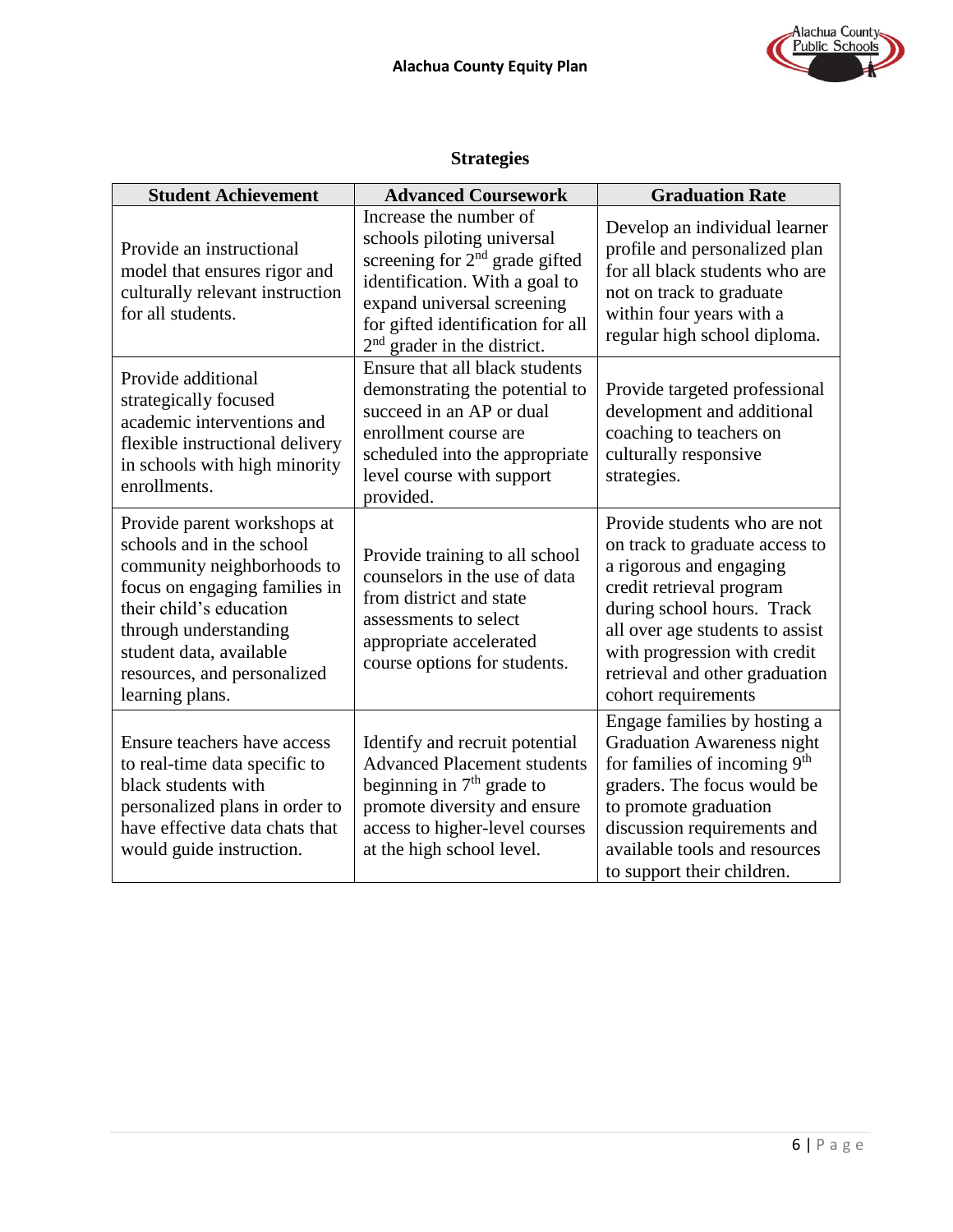| <b>Student Discipline</b>                      | <b>Diverse Workforce</b>                         |
|------------------------------------------------|--------------------------------------------------|
| Implement a school-wide behavior plan, in all  | Expand Florida Future Educators of America       |
| schools, integrating all components of         | clubs at high school level and identify future   |
| Positive Behavioral Interventions and          | educators among enrolled black high school       |
| Supports (PBIS).                               | students.                                        |
| Provide training to all school administrators, | As part of Alachua County's Grow Your Own        |
| deans, behavior resource teachers, and school  | program, identify future educators               |
| counselors in culturally responsive            | participating in Florida Future Educators of     |
| disciplinary practices.                        | America clubs at each high school.               |
| Provide school leadership teams with           |                                                  |
| strategies on Social and Emotional Learning    | Establish strong relationships with historically |
| and programs designed to help students         | black colleges and universities.                 |
| develop social and emotional competencies.     |                                                  |
| Implement a re-integration process for all     |                                                  |
| middle and high school students returning      | Establish a cultural responsive/equity literacy  |
| from an out of school suspension for more      | onboarding training for teachers employed in     |
| than one day and for all elementary school     | high minority populated schools.                 |
| students returning from an out of school       |                                                  |
| suspension regardless of the number of days.   |                                                  |
|                                                | Collaborate on grant-based proposals with UF     |
|                                                | and SFC to increase instructional personnel of   |
|                                                | color in Alachua County.                         |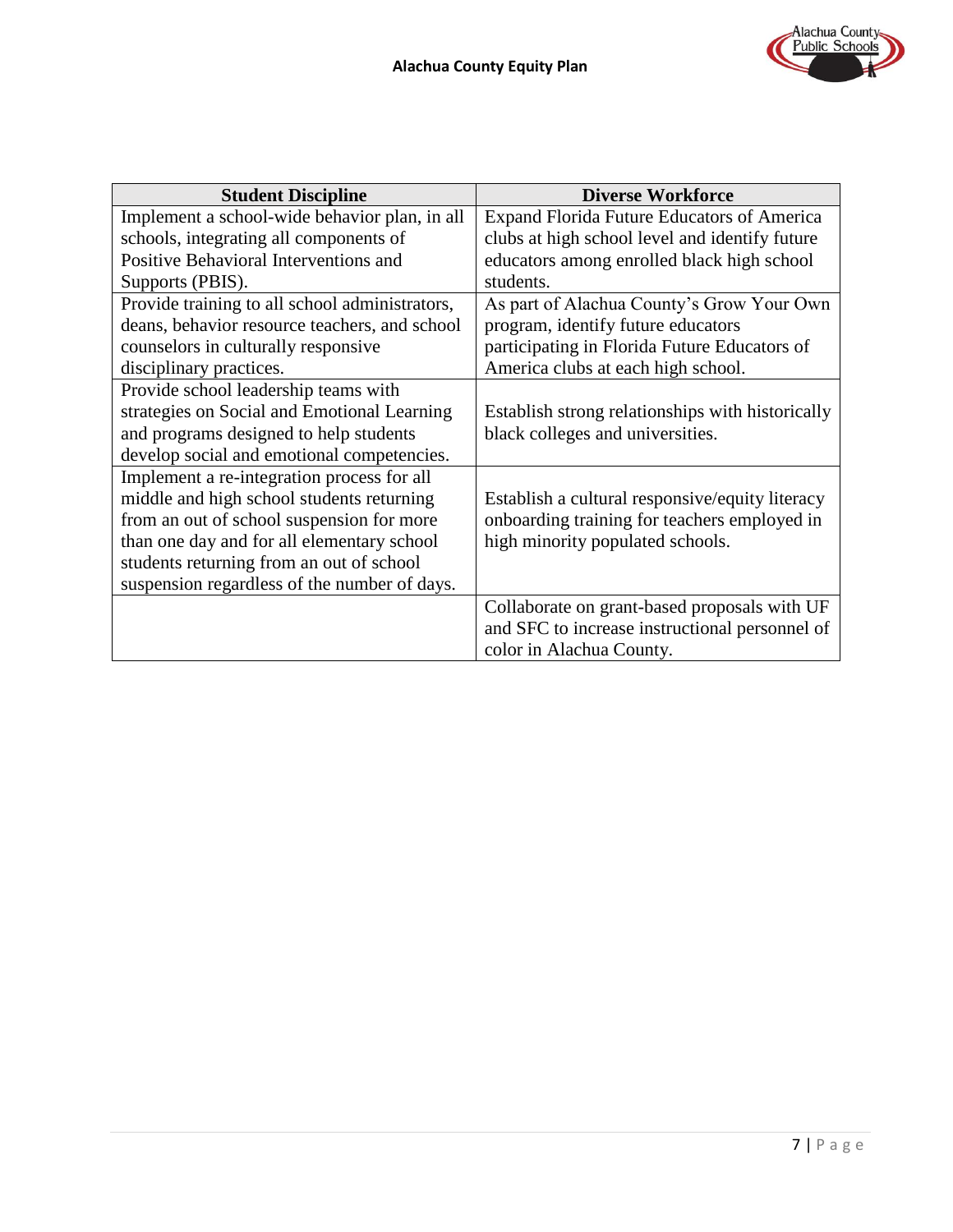

## **Goal 1: Student Achievement – Raise achievement for all students with an emphasis on increasing the achievement level of black students by 3 percentage points each year.**

| <b>Student Achievement</b>                       | <b>Goal Manager:</b><br>Jennifer Wise<br><b>Executive Director</b><br>Curriculum & School<br>Improvement                                                                                                                                                                                                                                                                                           | Goal 1: Raise the achievement of<br>black learners in reading (ELA) and<br>math by 3 percentage points each<br>year.                                                                                                                                                                                                                         |  |
|--------------------------------------------------|----------------------------------------------------------------------------------------------------------------------------------------------------------------------------------------------------------------------------------------------------------------------------------------------------------------------------------------------------------------------------------------------------|----------------------------------------------------------------------------------------------------------------------------------------------------------------------------------------------------------------------------------------------------------------------------------------------------------------------------------------------|--|
| <b>Current Conditions</b>                        | Alachua County Schools has a current achievement gap of 45% in<br>reading and math between the number of white students scoring<br>Level 3 or above and the number of black students scoring Level<br>3 or above on the Florida Standards Assessment. According to<br>2018 data results, 29% of black learners score a level 3 or above<br>in ELA and 30% score a level 3 or above in math on FSA. |                                                                                                                                                                                                                                                                                                                                              |  |
| <b>Short-Range Target</b>                        | Raise the achievement in ELA-Reading and Math proficiency for<br>black students by 3 percentage points each year on state<br>assessments while increasing the proficiency level for all students<br>in ELA and Math through the development of Culturally<br>Responsive Classrooms in every school.                                                                                                |                                                                                                                                                                                                                                                                                                                                              |  |
| Long-Range Target                                | Increase the proficiency for black students and decrease the gap<br>on state assessments by 3 percentage points each year with the<br>long-range target of high proficiency (level 3 or higher) for all<br>students through the establishment of Culturally Responsive<br>Classrooms in every school.                                                                                              |                                                                                                                                                                                                                                                                                                                                              |  |
| <b>Focus Area</b>                                |                                                                                                                                                                                                                                                                                                                                                                                                    | <b>Action Steps</b>                                                                                                                                                                                                                                                                                                                          |  |
| Academic<br>Rigor/Standards-Based<br>Instruction | and increase the percentage of proficient students.<br>practices in classrooms and provide specific feedback.<br>in the classroom.                                                                                                                                                                                                                                                                 | Provide professional development and coaching opportunities that<br>are equity literacy based to teachers and instructional coaches to<br>increase engagement in rigorous instruction for black learners,<br>Implement and monitor culturally responsive instructional<br>Instructional leaders will conduct informal equity audit snapshots |  |
|                                                  | Provide small group interventions during the school day, using<br>experienced instructional personnel, through a combination of<br>push in and pullout models at the elementary level. (Title 1<br>funding).                                                                                                                                                                                       |                                                                                                                                                                                                                                                                                                                                              |  |
| <b>Focus Area</b>                                | <b>Action Steps</b>                                                                                                                                                                                                                                                                                                                                                                                |                                                                                                                                                                                                                                                                                                                                              |  |
| Early Warning                                    | retention.                                                                                                                                                                                                                                                                                                                                                                                         | Develop a learner profile and personalized learning plan for all<br>black students who are not on track to graduate or at risk of                                                                                                                                                                                                            |  |
| Systems/Effective<br><b>Monitoring Systems</b>   | profile and personalized plan.                                                                                                                                                                                                                                                                                                                                                                     | Provide each school's leadership team with a monthly data report<br>which includes academic, discipline and attendance information<br>specific to black students who are not on track for promotion or<br>graduation for development or revision of the student's individual                                                                 |  |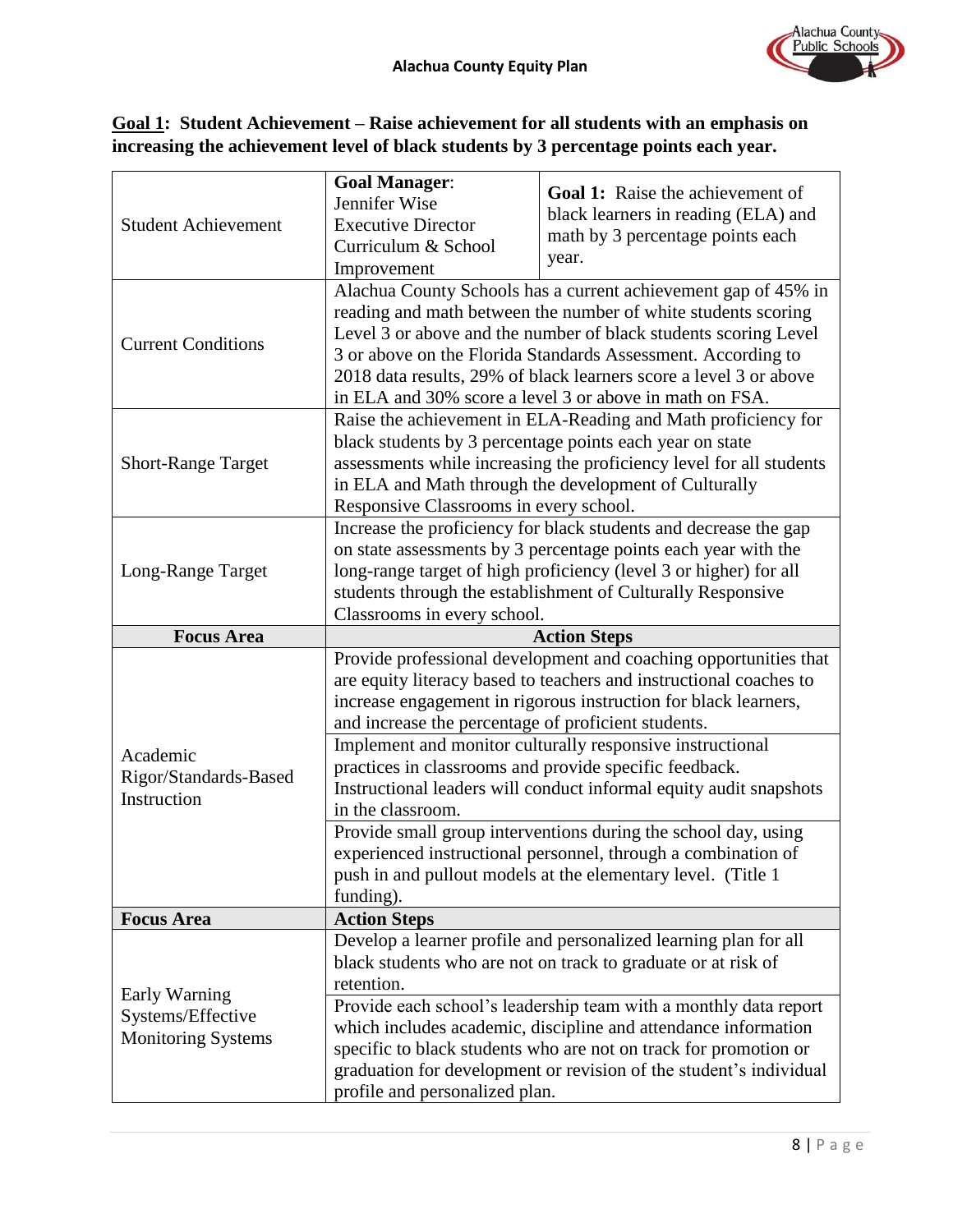

| <b>Focus Area</b>                  | <b>Action Steps</b>                                                                                                                                                                                                                                                                                                                                                                                                                                                                                                      |  |  |
|------------------------------------|--------------------------------------------------------------------------------------------------------------------------------------------------------------------------------------------------------------------------------------------------------------------------------------------------------------------------------------------------------------------------------------------------------------------------------------------------------------------------------------------------------------------------|--|--|
|                                    | Provide students who are not on track to graduate access to a<br>rigorous and engaging credit retrieval program during school<br>hours.                                                                                                                                                                                                                                                                                                                                                                                  |  |  |
|                                    | Expand and monitor new methods of differentiated instruction<br>including computer-based programs that assess student progress<br>toward benchmarks and provide teachers with information,<br>activities, and lesson plans targeting students' specific areas of<br>weakness.                                                                                                                                                                                                                                            |  |  |
| Learning<br>Programs/Interventions | Administer College Board PSAT (correlates to FSA and SAT) to<br>all 8 <sup>th</sup> grade students in the district. Use resulting data reports as<br>formative assessments to guide classroom instruction, create<br>individualized college and career learning plans for every 8 <sup>th</sup><br>grade student, and provide expert training for middle school<br>counselors using College Board representatives.<br>Expand programs such as Algebra Nation and Khan Academy to<br>increase performance on assessments. |  |  |
|                                    | Expand district options for $3rd$ grade black students who do not<br>typically perform well on standardized tests and<br>disproportionately represent retention populations, to demonstrate<br>mastery of Florida standards other than the Florida Standards<br>Assessment.                                                                                                                                                                                                                                              |  |  |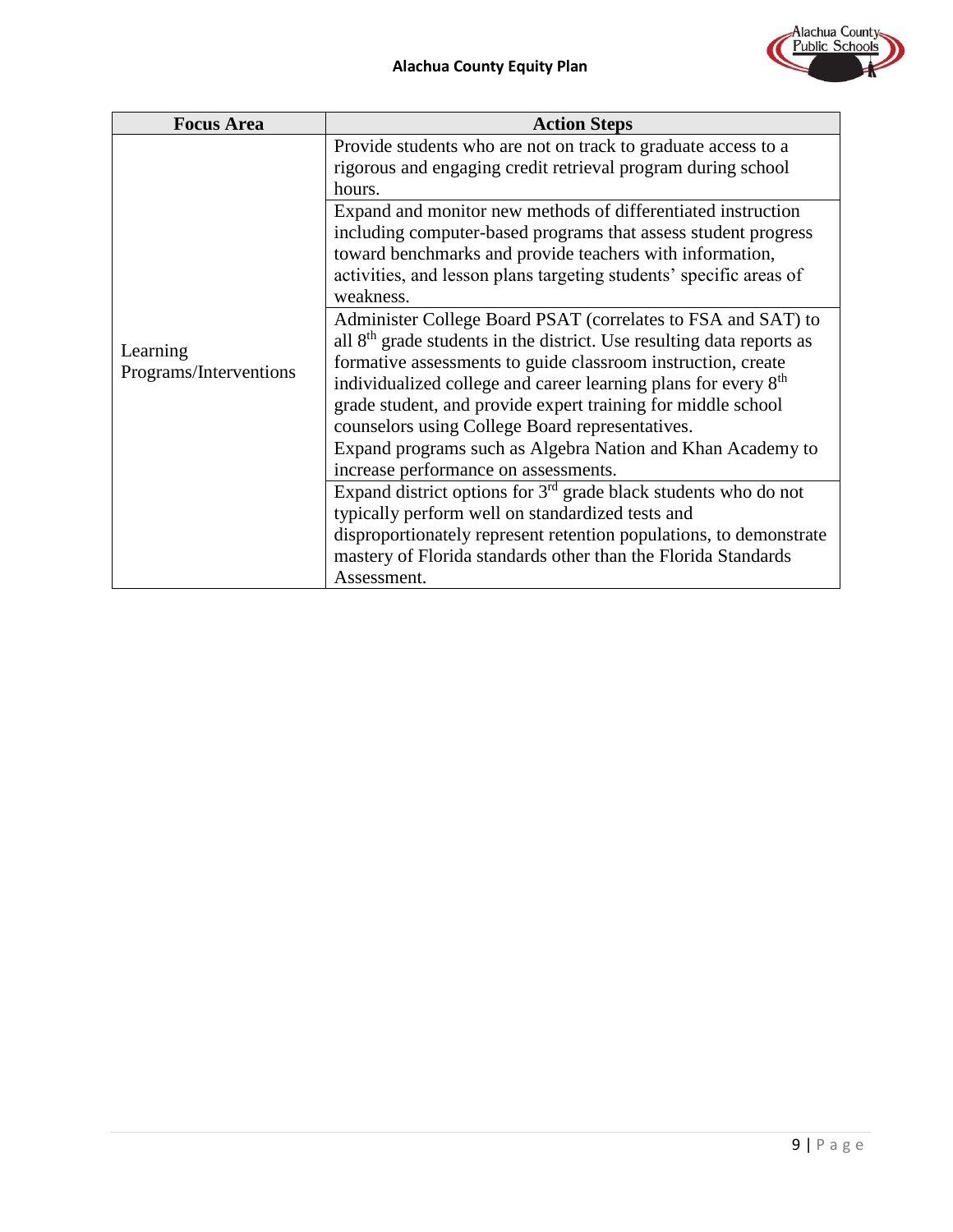

|                            | <b>Goal Manager:</b>                                                     | <b>Goal 2:</b> Increase participation of                                  |  |
|----------------------------|--------------------------------------------------------------------------|---------------------------------------------------------------------------|--|
|                            | Jennifer Wise                                                            | black students in advanced and                                            |  |
|                            | <b>Executive Director</b>                                                | accelerated courses and programs by 2                                     |  |
| <b>Advanced Coursework</b> | Curriculum & School                                                      | percentage points each year and                                           |  |
|                            | Improvement                                                              | increase the number of black students                                     |  |
|                            | Donna Kidwell - Executive                                                | referred for gifted by 2 percentage                                       |  |
|                            | Director of ESE/Student                                                  | points.                                                                   |  |
|                            | Services                                                                 |                                                                           |  |
|                            | In the 2017-18 school year, 9% of students in Alachua County             |                                                                           |  |
|                            | academic magnet programs were black. In accelerated high school          |                                                                           |  |
| <b>Current Conditions</b>  | courses, the number of black students represented 11% in Advanced        |                                                                           |  |
|                            |                                                                          | Placement (AP), 8% in International Baccalaureate (IB), 12% in            |  |
|                            |                                                                          | Cambridge (AICE), and 12% in Dual Enrollment. Black students              |  |
|                            | comprised 10% of students identified as gifted.                          |                                                                           |  |
|                            |                                                                          | Increase the participation rate for black students by 2 percentage        |  |
|                            |                                                                          | points in magnet programs, 2 percentage points in Advanced                |  |
| <b>Short-Range Target</b>  |                                                                          | Placement courses, 2 percentage points in the Cambridge program, 2        |  |
|                            | percentage points in International Baccalaureate, and 2 percentage       |                                                                           |  |
|                            | points of black students referred for gifted.                            |                                                                           |  |
|                            | Alachua County Schools will increase the percentage of black             |                                                                           |  |
|                            | students enrolled in advanced coursework (magnet programs,               |                                                                           |  |
| Long-Range Target          | advanced placement courses, IB, ACIE, Dual Enrollment and gifted)        |                                                                           |  |
|                            | by 2 percentage points each year until enrollment meets or exceeds       |                                                                           |  |
|                            | the percentage population of black students in the school system.        |                                                                           |  |
| <b>Focus Area</b>          | <b>Action Steps</b>                                                      |                                                                           |  |
|                            |                                                                          | Ensure that all black students demonstrating the potential (AP            |  |
|                            |                                                                          | Potential Reports) to succeed in an AP/AICE/IB or dual enrollment         |  |
|                            | course are scheduled into the appropriate level course and that          |                                                                           |  |
|                            | supports are provided such as AVID/College Board/Graduation              |                                                                           |  |
|                            | Coaches/Mentors                                                          |                                                                           |  |
| Academic                   | Provide training for teachers of accelerated courses that is specific to |                                                                           |  |
| Rigor/Standards-Based      |                                                                          | culturally relevant instruction in order to ensure engagement and         |  |
| Instruction                | inclusive comfort of black learners. Provide professional                |                                                                           |  |
|                            | development for teachers to scaffold advanced content and to support     |                                                                           |  |
|                            | more diverse learners.                                                   |                                                                           |  |
|                            | Provide training to all school counselors in the use of data from        |                                                                           |  |
|                            | district, state, and informal assessments to select appropriate          |                                                                           |  |
|                            | accelerated course options for students.                                 |                                                                           |  |
| <b>Focus Area</b>          | <b>Action Steps</b>                                                      |                                                                           |  |
|                            |                                                                          | Increase the number of schools participating in universal screening       |  |
| Early Warning              |                                                                          | for gifted identification for all $2nd$ graders through a 3 year phase in |  |
| Systems/Effective          | plan with all elementary schools offering universal screening by the     |                                                                           |  |
| <b>Monitoring Systems</b>  | 2019-2020 school year.                                                   |                                                                           |  |

**Goal 2: Advanced Coursework – Increase participation of black students in advanced and accelerated courses and programs by 2 percentage points each year.**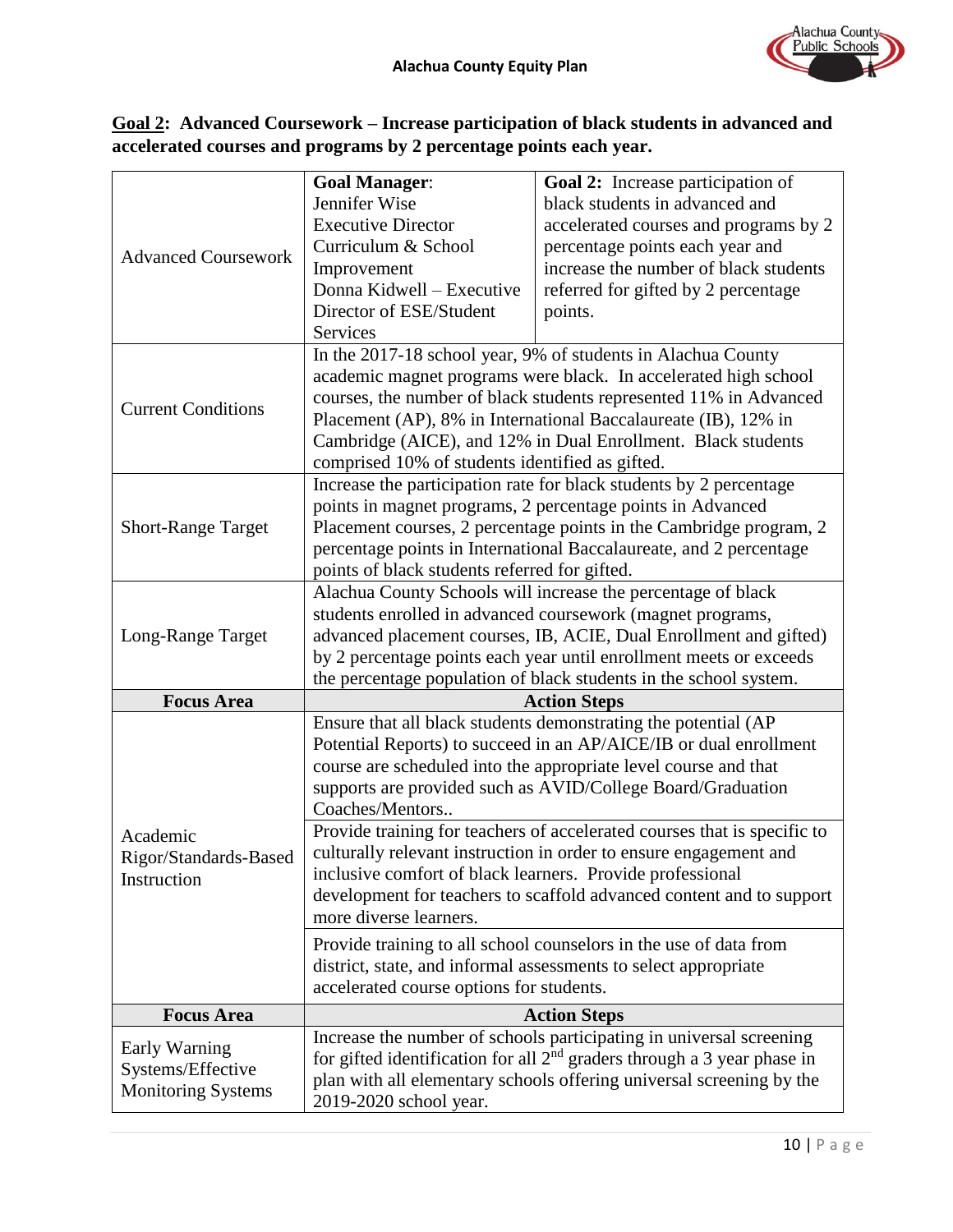

|                                                     | Promote the positive impact of gifted curriculum exposure within<br>families.<br>Secure a plan in place to transition students into gifted with needed<br>support. For the 2019 school year, the county will research the cost<br>and feasibility of online gifted screening as a preparation for<br>expansion efforts. |
|-----------------------------------------------------|-------------------------------------------------------------------------------------------------------------------------------------------------------------------------------------------------------------------------------------------------------------------------------------------------------------------------|
|                                                     | Identify and recruit potential Advanced Placement students<br>beginning in $7th$ grade to promote diversity and ensure access to<br>higher-level courses at the high school level.                                                                                                                                      |
|                                                     | Provide a gifted/talented model to support talented and gifted<br>students in elementary schools that have low numbers of gifted<br>identified students.                                                                                                                                                                |
| <b>Focus Area</b>                                   | <b>Action Steps</b>                                                                                                                                                                                                                                                                                                     |
| Learning<br>Programs/Interventions                  | Identify and recruit potential Advanced Placement/AICE/IB students<br>beginning in $7th$ grade to promote diversity and ensure access to<br>higher level / rigorous courses at the high school level.                                                                                                                   |
| Cultural/Climate<br>College and Career<br>Readiness | Implement AVID at two middle and two high schools to establish a<br>district feeder pattern to provide additional academic, social and<br>emotional support that prepares students for college and career<br>success.                                                                                                   |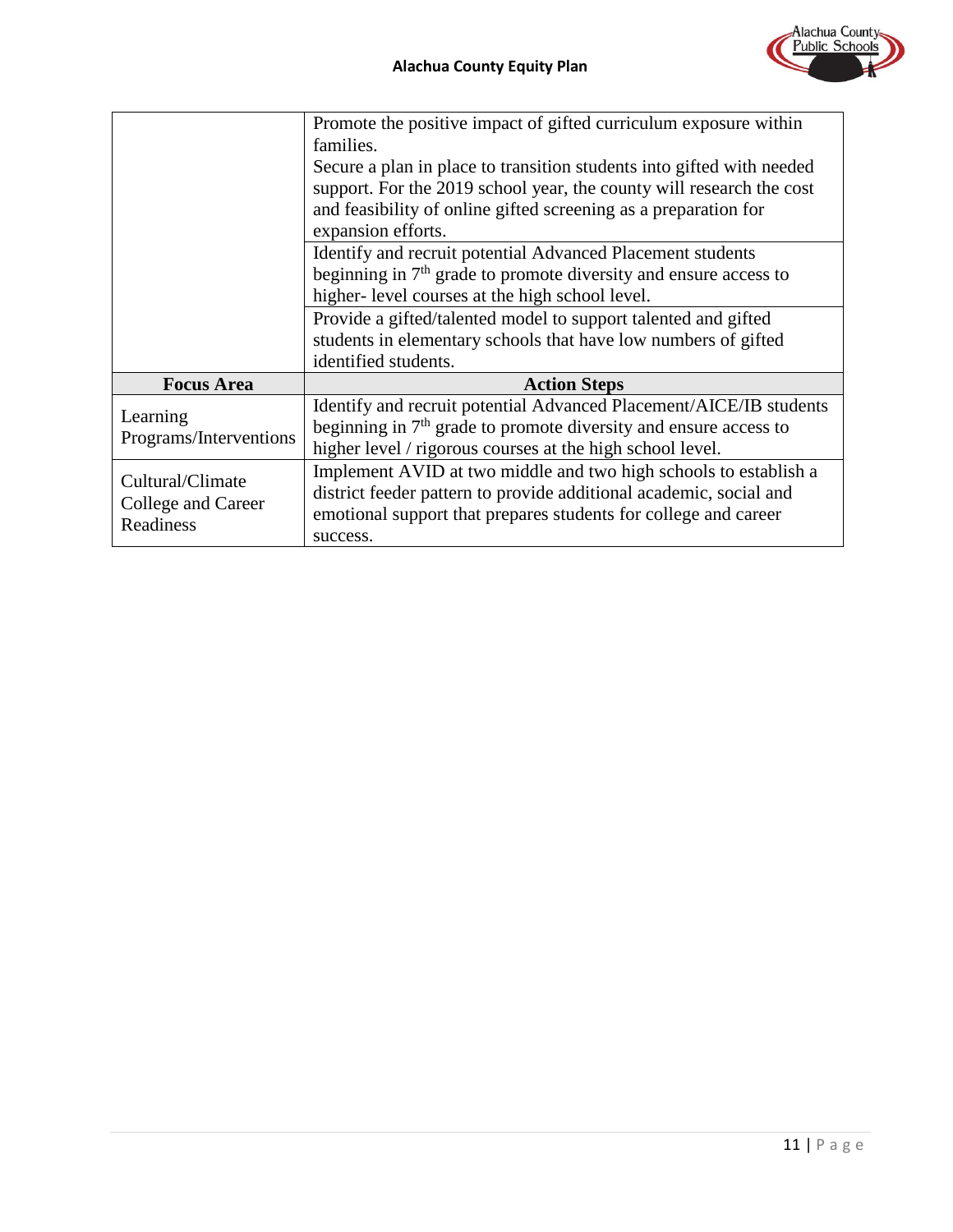|                           | <b>Goal Manager:</b>                                                                        | <b>Goal 3:</b> Raise the graduation                              |  |
|---------------------------|---------------------------------------------------------------------------------------------|------------------------------------------------------------------|--|
|                           | Jennifer Wise                                                                               | rate for black students by 3                                     |  |
| <b>Graduation Rate</b>    | <b>Executive Director</b>                                                                   | percentage points each year.                                     |  |
|                           | Curriculum & School                                                                         |                                                                  |  |
|                           | Improvement                                                                                 |                                                                  |  |
|                           | Alachua County Schools has a current graduation rate of 68%                                 |                                                                  |  |
| <b>Current Conditions</b> | for black students.                                                                         |                                                                  |  |
|                           | Increase the graduation rate for black learners by 3% each year                             |                                                                  |  |
|                           | with the long-range target of meeting or exceeding the state                                |                                                                  |  |
| <b>Short-Range Target</b> | graduation rate each year for all students, and eliminating the                             |                                                                  |  |
|                           | gap between black and non-black students.                                                   |                                                                  |  |
|                           |                                                                                             | Increase the graduation rate for black learners by 3% each year  |  |
|                           | with the long-range target of meeting or exceeding state                                    |                                                                  |  |
| Long-Range Target         |                                                                                             | graduation rates each year for all students, and eliminating the |  |
|                           | gap between black and non-black students.                                                   |                                                                  |  |
| <b>Focus Area</b>         | <b>Action Steps</b>                                                                         |                                                                  |  |
|                           | Provide targeted professional development and additional                                    |                                                                  |  |
|                           | coaching to teachers and school leaders on culturally                                       |                                                                  |  |
|                           | responsive strategies to increase student engagement and                                    |                                                                  |  |
| Academic Rigor/Standards- | improve course pass rates and grade point averages.                                         |                                                                  |  |
| <b>Based Instruction</b>  | Implement and monitor culturally responsive instructional                                   |                                                                  |  |
|                           | practices in classrooms and provide specific feedback on                                    |                                                                  |  |
|                           | teacher's instructional practice.                                                           |                                                                  |  |
| <b>Focus Area</b>         | <b>Action Steps</b>                                                                         |                                                                  |  |
|                           | Develop an individual learner profile and personalized plan for                             |                                                                  |  |
|                           | all black students who are not on track to graduate within four                             |                                                                  |  |
|                           |                                                                                             | years with a regular high school diploma. Early identification   |  |
|                           | and personalized timeline plan of support is critical.                                      |                                                                  |  |
| Early Warning             | Provide school leadership teams with monthly data that                                      |                                                                  |  |
| Systems/Effective         |                                                                                             |                                                                  |  |
| <b>Monitoring Systems</b> | includes failing grades, cumulative grade point average, and                                |                                                                  |  |
|                           |                                                                                             |                                                                  |  |
|                           |                                                                                             | assessments needed to meet graduation requirements specific      |  |
|                           | to black students who are not on track to graduate. School                                  |                                                                  |  |
|                           |                                                                                             | based administration will form a student support team for every  |  |
|                           | black student on the warning list.                                                          |                                                                  |  |
|                           |                                                                                             |                                                                  |  |
| <b>Focus Area</b>         |                                                                                             | <b>Action Steps</b>                                              |  |
|                           |                                                                                             | Develop an individual learner profile and personalized college   |  |
|                           |                                                                                             | and career plan for all black students who are not on track to   |  |
| Learning                  |                                                                                             | graduate within four years with a regular high school diploma.   |  |
| Programs/Interventions    |                                                                                             | Counselor and teachers will use PSAT identify deficit areas      |  |
|                           | and link student with Khan Academy for online tutoring<br>program and targeted instruction. |                                                                  |  |

## **Goal 3: Graduation Rate – Raise the graduation rate for black students by 3 percentage points each year.**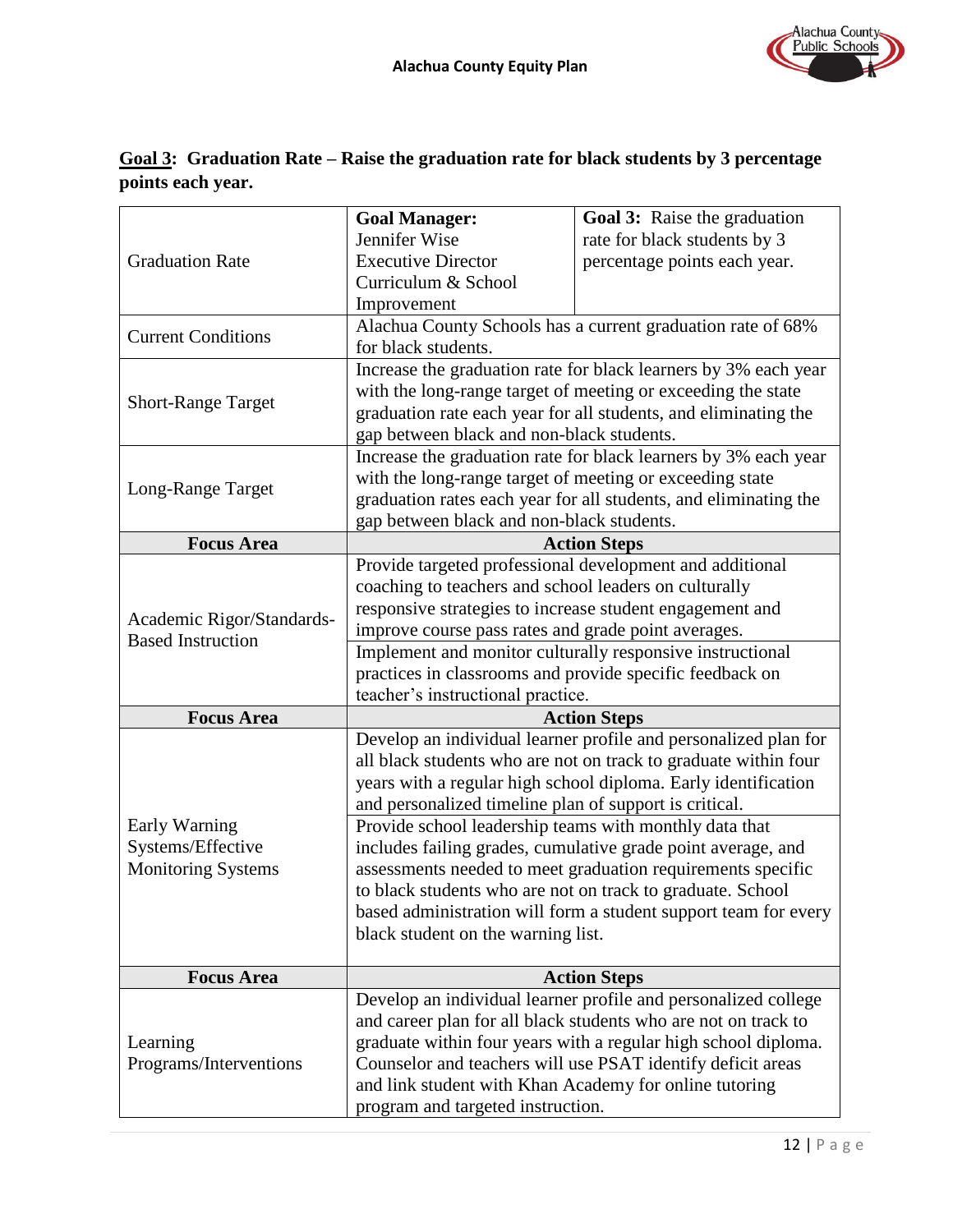

| Provide students who are not on track to graduate access to a<br>rigorous and engaging credit retrieval program during school |
|-------------------------------------------------------------------------------------------------------------------------------|
| hours.                                                                                                                        |
| Provide opportunities for all black students to participate in                                                                |
| college readiness testing, such as ACT, SAT, and PERT.                                                                        |
| Promote (SAT N/R Days)                                                                                                        |
| All high school sites explore becoming a testing center for                                                                   |
| SAT/ACT                                                                                                                       |
| Provide graduation coaches or a designated school counselor                                                                   |
| at each high school to provide strategic support to students                                                                  |
| regarding high school graduation requirements and completion                                                                  |
| and outreach to parents/guardians.                                                                                            |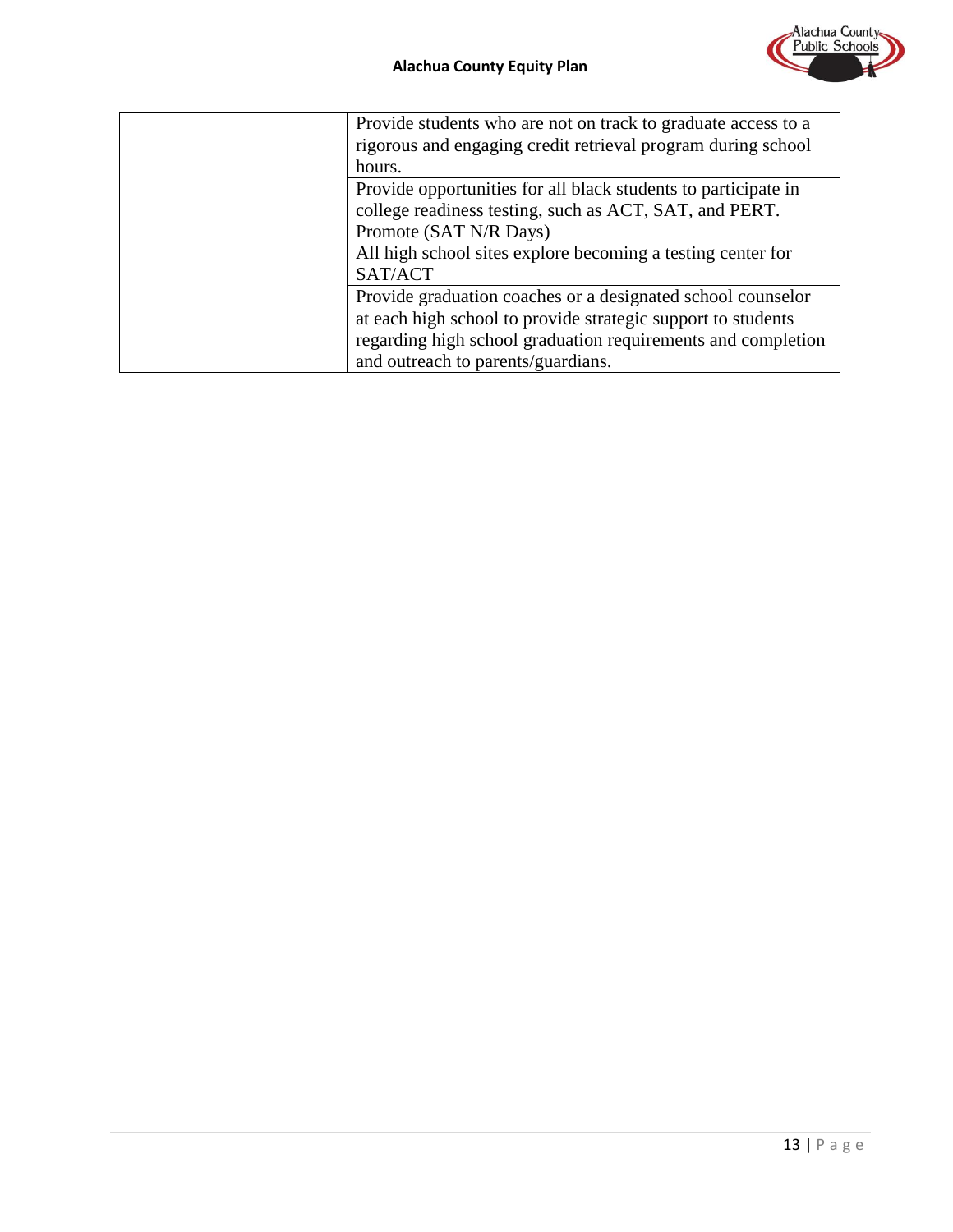

### **Goal 4: Student Discipline – Reduce the number of out of school suspensions for black students by 15% each year.**

|                                   | <b>Goal Manager:</b>                                                                                                                   | Goal 4: Reduce the number of out                                     |  |
|-----------------------------------|----------------------------------------------------------------------------------------------------------------------------------------|----------------------------------------------------------------------|--|
| <b>Student Discipline</b>         | Donna Kidwell                                                                                                                          | of school suspensions for black                                      |  |
|                                   | <b>Executive Director of</b>                                                                                                           | students by 15% each year.                                           |  |
|                                   | <b>ESE/Student Services</b>                                                                                                            |                                                                      |  |
|                                   |                                                                                                                                        | While Alachua County Schools has reduced the number of out-of-       |  |
|                                   | school suspensions for black students yearly, the district has not<br>reduced the disparity gap as the number of suspensions for other |                                                                      |  |
| <b>Current Conditions</b>         |                                                                                                                                        |                                                                      |  |
|                                   | groups has decreased by a similar rate with the exception of multi-                                                                    |                                                                      |  |
|                                   | racial, which has increased.                                                                                                           |                                                                      |  |
|                                   | Reduce the number of out-of-school suspensions for black students                                                                      |                                                                      |  |
| <b>Short-Range Target</b>         | by 15% each year with a focus on reducing the number of days given                                                                     |                                                                      |  |
|                                   | for each suspension                                                                                                                    |                                                                      |  |
|                                   |                                                                                                                                        | Reduce the number of out-of-school suspensions for black students    |  |
|                                   | by 15% each year until the number of suspensions given to black                                                                        |                                                                      |  |
| Long-Range Target                 | students meets or is less than the percentage enrollment of black                                                                      |                                                                      |  |
|                                   | students.                                                                                                                              |                                                                      |  |
| <b>Focus Area</b>                 |                                                                                                                                        | <b>Action Steps</b>                                                  |  |
|                                   |                                                                                                                                        | Implement in all schools a school-wide behavior plan integrating all |  |
|                                   | components of Positive Behavioral Interventions and Supports                                                                           |                                                                      |  |
|                                   | (PBIS).                                                                                                                                |                                                                      |  |
|                                   | Closely monitor out-of-school suspensions (OSS) to ensure                                                                              |                                                                      |  |
|                                   | compliance with changes to the Code of Student Conduct that                                                                            |                                                                      |  |
|                                   | requires district staff involvement for any OSS more than 7 days for                                                                   |                                                                      |  |
|                                   | a Level I offense and restorative practices for Level I, II, and III                                                                   |                                                                      |  |
|                                   | offenses in lieu of suspension.                                                                                                        |                                                                      |  |
|                                   |                                                                                                                                        |                                                                      |  |
|                                   | Closely monitor the number of days for each suspension to ensure                                                                       |                                                                      |  |
| Equitable<br>Practices/Procedures | compliance with the Code of Student Conduct and to eliminate or                                                                        |                                                                      |  |
|                                   | reduce suspension days for non-violent infractions such as skipping,                                                                   |                                                                      |  |
|                                   | missed detentions or Saturday School, excessive tardies, use of                                                                        |                                                                      |  |
|                                   | electronic devices, or being in an unauthorized location.                                                                              |                                                                      |  |
|                                   | Implement a re-integration process for all middle and high school                                                                      |                                                                      |  |
|                                   | students returning from an out of school suspension for more than                                                                      |                                                                      |  |
|                                   | one day and for all elementary school students returning from an out                                                                   |                                                                      |  |
|                                   | of school suspension regardless of the number of days.                                                                                 |                                                                      |  |
|                                   | Provide training to all school administrators, deans, behavior                                                                         |                                                                      |  |
|                                   | resource teachers, and school counselors in culturally responsive                                                                      |                                                                      |  |
|                                   | disciplinary practices.                                                                                                                |                                                                      |  |
| <b>Focus Area</b>                 |                                                                                                                                        | <b>Action Steps</b>                                                  |  |
|                                   | Monitor the implementation of school-wide behavior plan that                                                                           |                                                                      |  |
| <b>Preventative Practices</b>     | includes school-wide expectations/rules, plan for teaching                                                                             |                                                                      |  |
|                                   | appropriate student behavior, and positive reinforcement for student                                                                   |                                                                      |  |
|                                   | behavior.                                                                                                                              |                                                                      |  |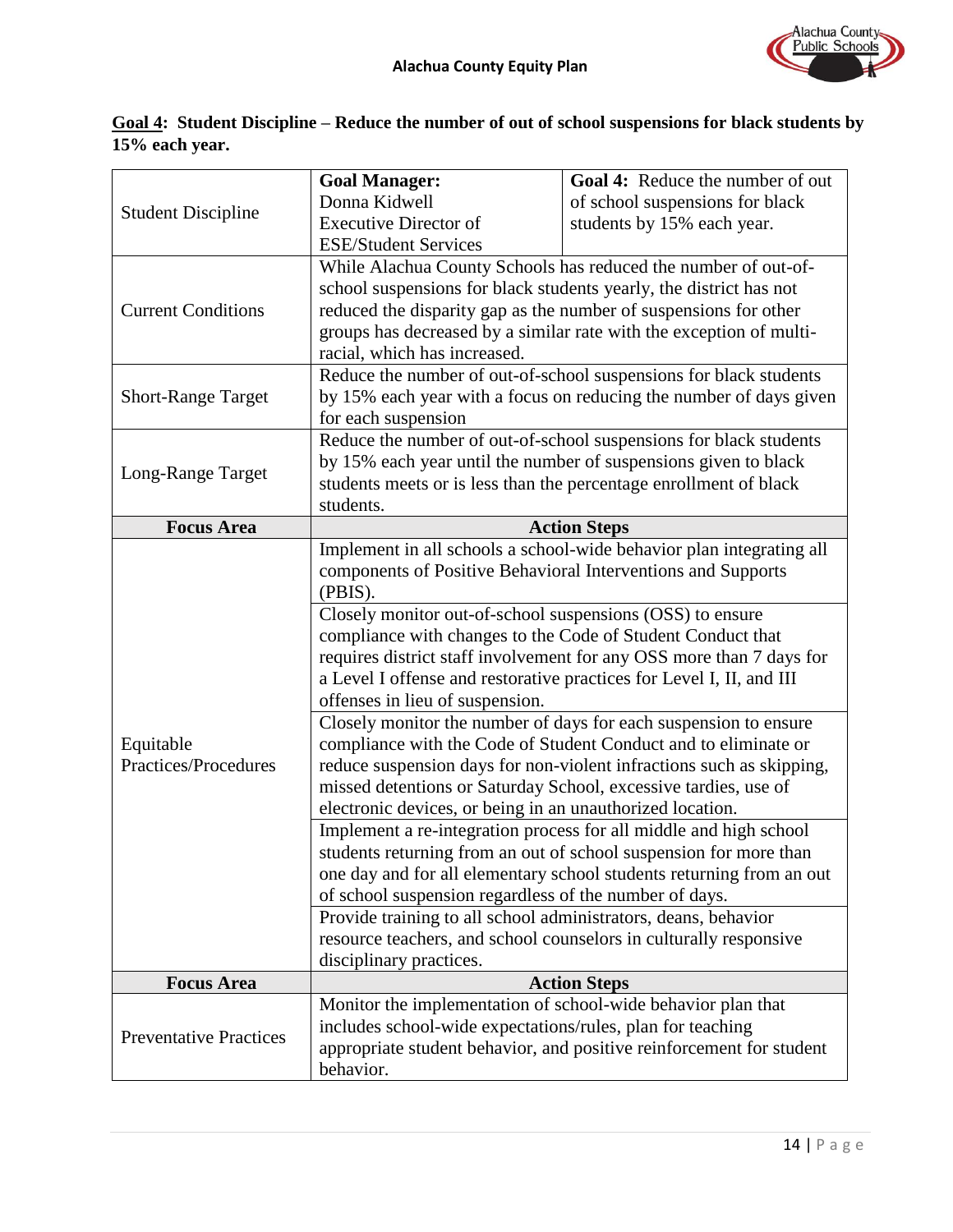|                          | District level administrators will monitor schools with high number |  |  |
|--------------------------|---------------------------------------------------------------------|--|--|
|                          | of out of school suspensions and provide appropriate support and    |  |  |
|                          | training.                                                           |  |  |
|                          | Provide school leadership teams with strategies on Social and       |  |  |
|                          | Emotional Learning and programs designed to help students develop   |  |  |
|                          | social and emotional competencies.                                  |  |  |
| <b>Focus Area</b>        | <b>Action Steps</b>                                                 |  |  |
|                          |                                                                     |  |  |
|                          | Provide school leadership teams with strategies on Social and       |  |  |
|                          | Emotional Learning and programs designed to help students develop   |  |  |
| Disciplinary             | social and emotional competencies.                                  |  |  |
| Alternatives/Restorative | Develop a guide on Whole-School Restorative Practices for           |  |  |
| Practices                | distribution to each school.                                        |  |  |
|                          | Plan for an expansion of the Alternative Learning Center with a     |  |  |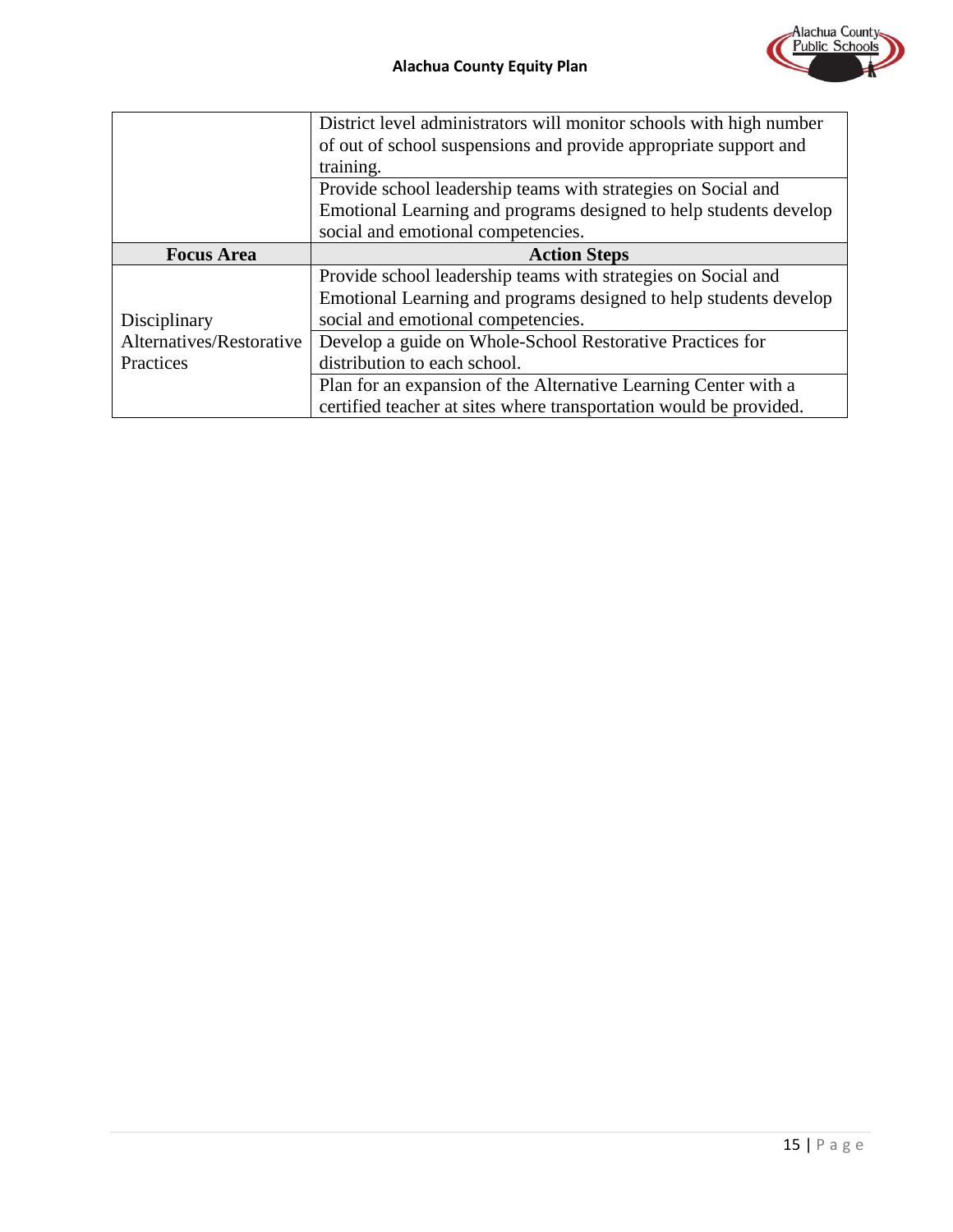

### **Goal 5: Diversity of Work Force – Increase the number of newly hired instructional staff members and administrators of color by 10% each year until the number closely mirrors the district's population by race/ethnicity.**

|                            | Goal Manager: Kevin                                                                             | <b>Goal 5:</b> Increase the number of                                 |  |  |
|----------------------------|-------------------------------------------------------------------------------------------------|-----------------------------------------------------------------------|--|--|
|                            | Purvis                                                                                          | instructional staff members and                                       |  |  |
| Diversity of Work<br>Force | Assistant Superintendent,                                                                       | administrators of color to closely mirror                             |  |  |
|                            | <b>Human Resources</b>                                                                          | that of county's population by                                        |  |  |
|                            |                                                                                                 | race/ethnicity.                                                       |  |  |
|                            | Alachua County Schools' employs teachers, district level administrators,                        |                                                                       |  |  |
| <b>Current Conditions</b>  |                                                                                                 | principals, and assistant principals. 11% of the teachers, 23% of the |  |  |
|                            |                                                                                                 | district-level administrators, 23% of the principals, and 28% of the  |  |  |
|                            | assistant principals are black.                                                                 |                                                                       |  |  |
| <b>Short-Term Target</b>   | Increase the number of instructional staff and administrators of color by<br>10% points a year. |                                                                       |  |  |
|                            |                                                                                                 |                                                                       |  |  |
|                            |                                                                                                 | Increase the number of newly hired instructional staff members and    |  |  |
| Long-Term Target           |                                                                                                 | administrators of color by 10% each year until the number closely     |  |  |
|                            | mirrors the county's population by race/ethnicity.                                              |                                                                       |  |  |
| <b>Focus Area</b>          |                                                                                                 | <b>Action Steps</b>                                                   |  |  |
|                            |                                                                                                 | Establish strong relationships with historically black colleges and   |  |  |
|                            |                                                                                                 | universities. Human Resources Department will expand engagement       |  |  |
|                            | level with local college/university internship programs.                                        |                                                                       |  |  |
|                            | Conduct annual job fairs, including virtual job fairs. Continue early                           |                                                                       |  |  |
|                            | recruitment fairs for high need schools targeting instructional hires of                        |                                                                       |  |  |
|                            |                                                                                                 | color. Interview committees should be as diverse as possible.         |  |  |
|                            | As part of Alachua County's Grow Your Own program, identify future                              |                                                                       |  |  |
| Hiring/Recruitment         | educators participating in Florida Future Educators of America clubs at                         |                                                                       |  |  |
|                            | each high school. H/R meeting on a monthly basis with Director of                               |                                                                       |  |  |
|                            | Equity to expand on innovative hiring and recruitment strategies.                               |                                                                       |  |  |
|                            | District Participation with Florida Minority Fund Grant. UF/SFC/St. Leo                         |                                                                       |  |  |
|                            | collaborative grant efforts to increase diversity of instructional staff.                       |                                                                       |  |  |
|                            | Develop social media strategy to recruit teachers of color.                                     |                                                                       |  |  |
|                            | Development of ongoing broadcast public service announcements aimed                             |                                                                       |  |  |
|                            | at recruiting teachers to the district.                                                         |                                                                       |  |  |
|                            |                                                                                                 |                                                                       |  |  |
| <b>Focus Area</b>          | <b>Action Steps</b>                                                                             |                                                                       |  |  |
|                            |                                                                                                 | Continue mentoring program for new teachers with a focus on cultural  |  |  |
|                            | responsiveness training for year 1-year 3 instructional staff. Continue                         |                                                                       |  |  |
|                            | equity literacy and cultural responsiveness conversation with UF Pro-                           |                                                                       |  |  |
|                            | Teach program.                                                                                  |                                                                       |  |  |
| Retention/Support          | Provide targeted professional development to support teacher needs and                          |                                                                       |  |  |
|                            | to build their confidence as educators.                                                         |                                                                       |  |  |
|                            | Expand communication of availability of teacher certification tutoring                          |                                                                       |  |  |
|                            | for General Knowledge Test for first year teachers and Subject area                             |                                                                       |  |  |
|                            | assistance for year 2-year 3 minority teachers. Emphasis on targeting                           |                                                                       |  |  |
|                            | non-traditional teachers.                                                                       |                                                                       |  |  |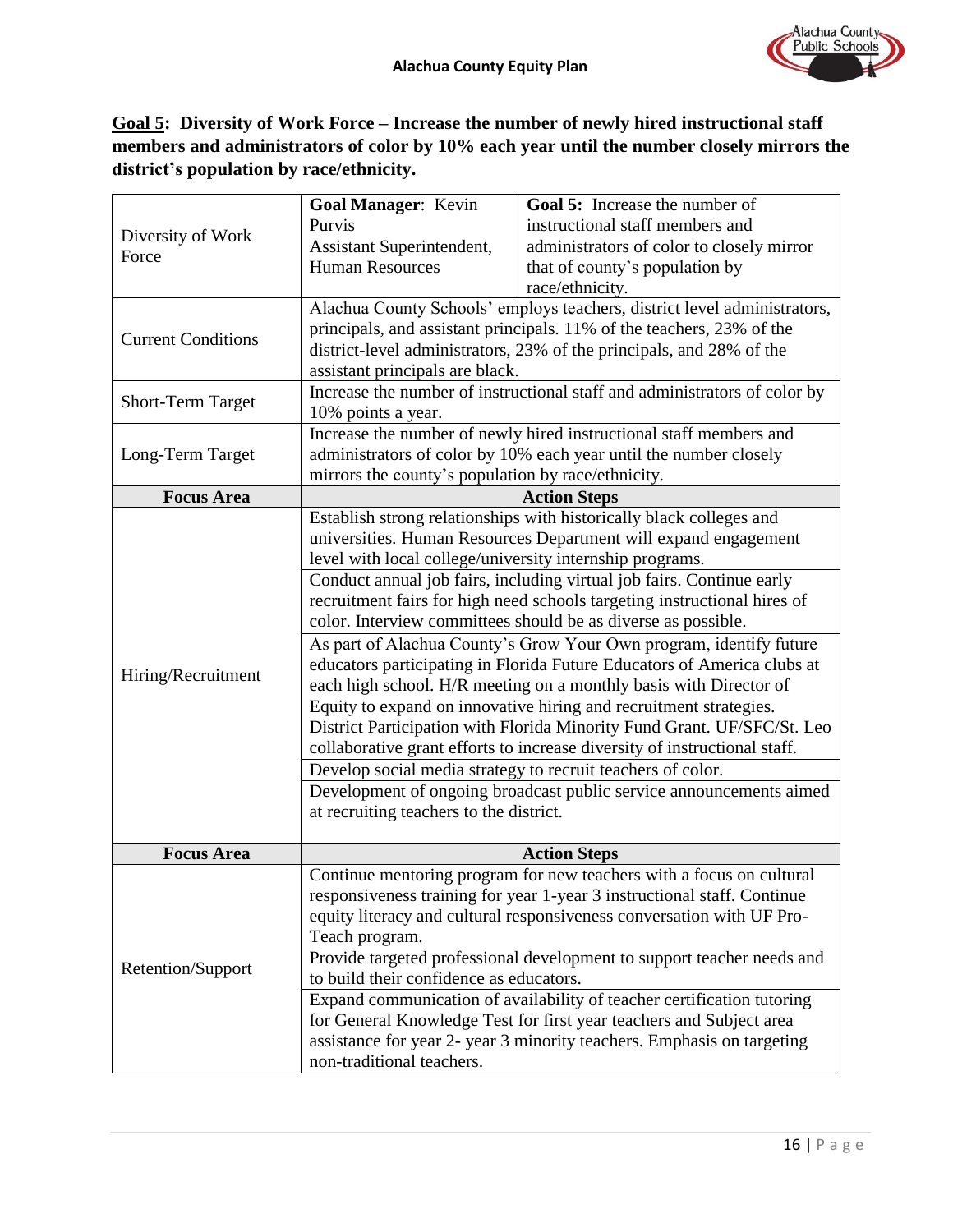

#### **Overview of 2018 Results**

An overview of the 2018 data has indicated the following:

- Alachua County continues to have the largest gaps in the state in ELA, Math, and Science, and the second largest in Social Studies.
- In ELA, white and black achievement were identical to last year, so the gap remained the same.
- In Social Studies, achievement for both white and black students increased by 1%, so the gap remained the same.
- In Math, white achievement increased by 3% and black achievement matched last year, so the gap grew by 3%.
- $\bullet$  In Science, white achievement increased by 2% and black achievement increased by 1%, so the gap grew by 1%.

In response to the 2018 outcome of student achievement for our black students, we will follow the advice provided by the guest equity speaker from the ACPS Equity Summit, Glen Singleton. Mr. Singleton stated that "Raising the achievement of all students while narrowing the gap between your highest and lowest performing students, with an accompanying of eliminating the race predictability, should be Alachua County's focus to achieve your goals and do what is best for all students, in particular those that are underrepresented that we sometimes don't hear".

#### **Equity Lens Progress Monitoring and Accountability**

The seven areas of educational measurement noted below will be utilized throughout the district to evaluate the district progression on both a qualitative and quantitative measure of success through an equity lens. This process will assist the district in creating a capacity for an equity transformation and an accountability framework by which we operate on a daily basis

In the 2018-2019 school year, strategies and programs implemented by departments will be monitored and evaluated as to their effectiveness of outcomes/impact. The district may revise those programs or strategies that are determined not effective for all students. 2017-2018 assessment data will be used as a baseline to determine progress towards achieving equity plan goals.

#### **Educational Measure of Success of Goals**

- 1. Equitable comparable high academic proficiency (level 3 or above on FSA) and other positive trends of student outcomes within all subgroups of students. (elimination of racial predictors)
- 2. Equitable inclusion and access for advanced programs and coursework (increase in objective placement tools)
- 3. Equitable interactions with adults (established sense of belonging, outcomes are similar with aligned actions/behavioral situations, regardless of race)
- 4. Equitable resources based on need at each school location (funding allocations per school in relation to ratio of underrepresented groups of students and socio-economic indicators)
- 5. Equitable Opportunity to higher order learning (black and Hispanic student enrollment with targeted increases in rigorous classes and programs)
- 6. Equitable access to career technical education (explore and expand options resulting in increased accessibility opportunities for underrepresented groups of students)
- 7. Equitable Accountability: Director of Educational Equity and Outreach and district departments will communicate progression of embedment of equity efforts to Superintendent, Board, and District Advisory Committee on a formative and summative reporting basis.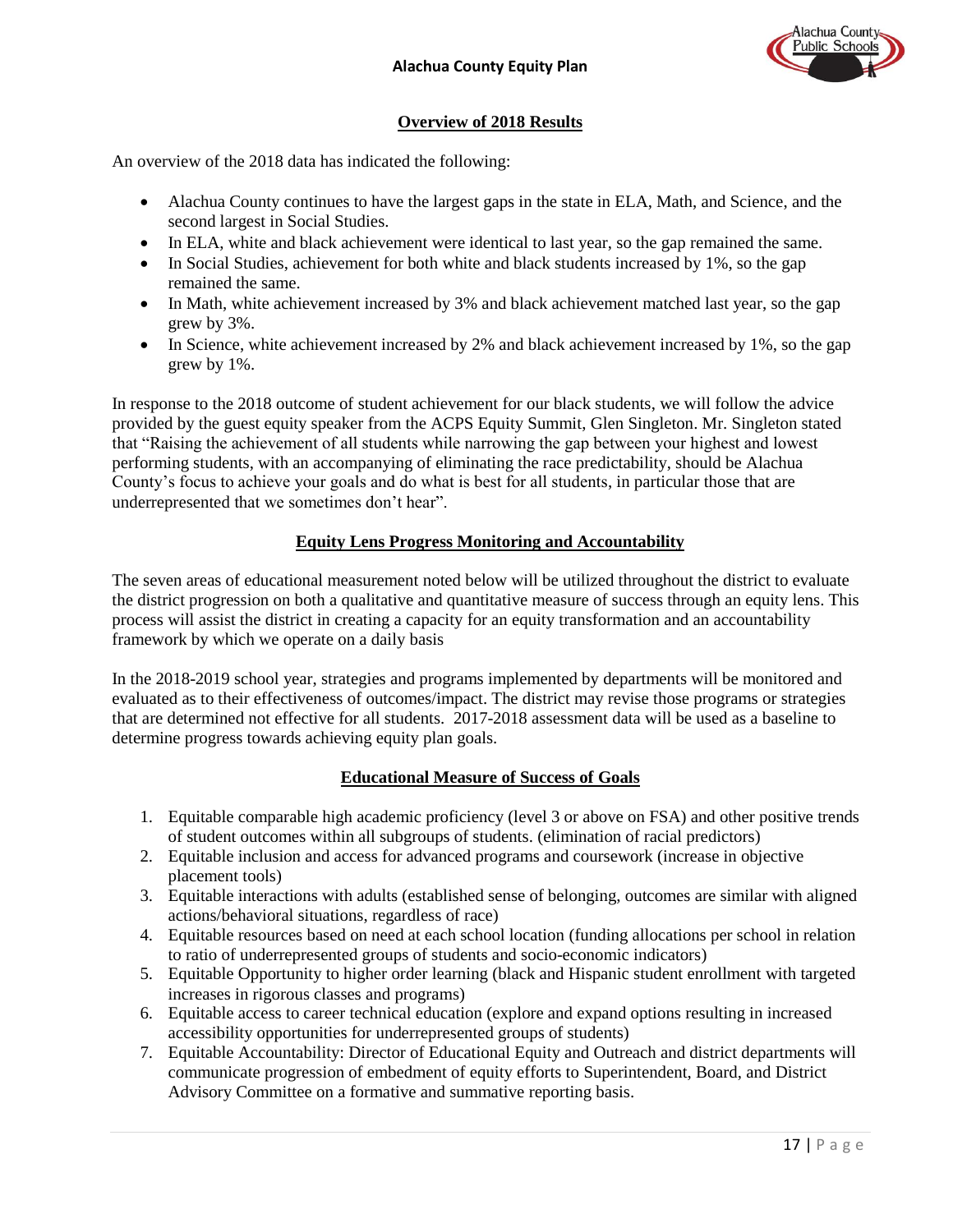

#### **New or Expanded Equity Strategies/Programs for 2018-2019 School Year**

- $\bullet$  District will administer the PSAT to all  $8<sup>th</sup>$  grade students. Data generated by The College Board will provide an individualized learning pathway link with Khan Academy to create a personalized academic and career plan to meet the unique needs of all of our students. Objective AP potential reports will assist with the placement of underrepresented students in advanced coursework. Teachers will be able to use the data reporting and FSA aligned resources, as well as the SAT, as invaluable tools in preparing all students for college and career readiness.
- Advocate for the increased use of the Khan Academy Classroom Program throughout the district in grades K-12. This program provides FSA and SAT links to personalized learning both at school, after-school, and at home.
- Head Start/Early Learning/Parent Academy will be encouraged to implement the use of Eureka math offered through Khan Academy as an additional resource that will provide early exposure to kindergarten readiness skills that are aligned to FSA standards.
- All data mining opportunities will provide equitable methods to disaggregate data by subgroups so that curriculum, programs, strategies, classroom instructional methods, social emotional learning, and administrative decisions are made in an objective, equity responsive manner.
- Each school will establish a school based equity team with directing oversight by the principal or designee. The district will provide professional development training throughout the school year for these school based teams. Additional expert training, provided by the Intercultural Development Education Association, will foster the development of individual school equity action plans that are conducive to the climate and culture of each school campus.
- Book study for administrators using *Excellence through Equity* (Pedro Noguera) and *When Treating All the kids the Same Is the Real Problem* (Dr. Lisa Williams).
- Infusion of culturally responsive curriculum, materials, and training, in support of teachers, so that delivery of responsive content in the classroom is relatable, relevant, and engaging for all students. Equity classroom audits during informal administrative walk-throughs.
- Responsive changes to Student Code of Conduct to include language regarding the use of restorative discipline practices.
- Revision of Student Code of Conduct to limit out of school suspensions (OSS) to a maximum of five days for a Level 2 infraction and seven days for a Level 1 violation unless a longer suspension is required by law, another board policy or is accompanied by a recommendation for expulsion or reassignment. In addition, district option to refer students for mental health counseling in lieu of disciplinary action.
- Development and implementation of expert training to assist school sites with high level of behavioral concerns. Social and Emotional Learning (SEL) grant submission for funding SEL program at identified high needs school sites.
- Equitable disciplinary practices for every student; Focused positive behavioral support system; reviewing and piloting of additional researched based restorative disciplinary practices; provide increased alternatives to out of school suspensions that will effectively reintegrate students successfully back into the classroom.
- Advancement via Individual Determination (AVID) program will be piloted in 2018-2019 at the following partner schools, Santa Fe High with Mebane Middle, and Gainesville High with Westwood Middle School. District goal would be to become an AVID district with full implementation at all school sites.
- Host Family Equity Empowerment Sessions with a goal of building trust through transparency, clear communication, supportive and encouraging opportunities to engage. Other topics would include understanding students' academic data, and providing resources available to improve learning at school, home, and academically focused after-school programs.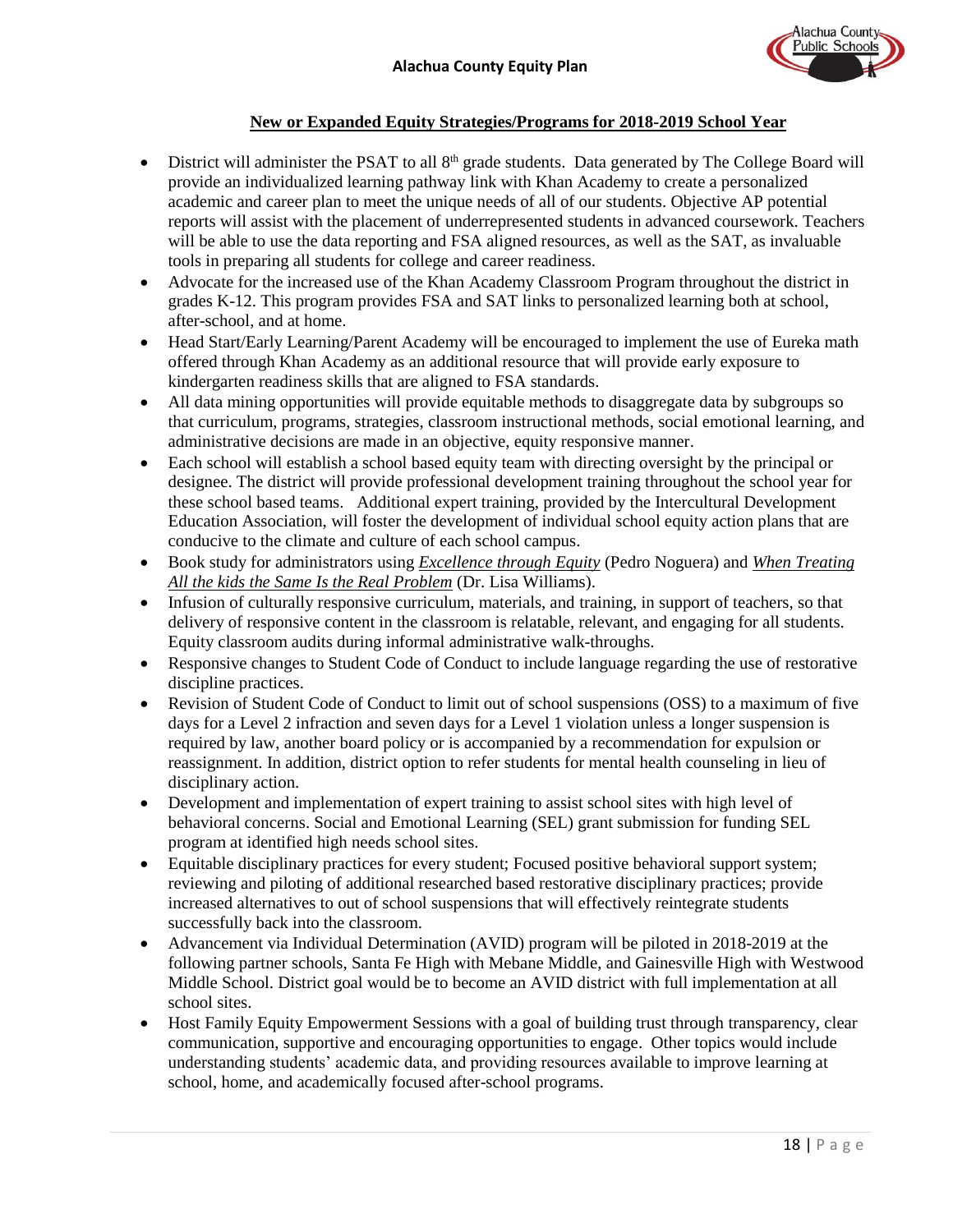

- Expand  $2<sup>nd</sup>$  grade gifted screening opportunities by establishing a goal of 5-7 additional school sites for the next two years resulting in all elementary schools participating by the 2019-2020 school year. Additional research will be conducted to compare the cost of expanding into a computer based screening model for gifted identification.
- Expansion of Dual Enrollment opportunities with SFC offered at all high school locations with a total of 65 seats for the 2018-2019 school year.
- Implementation of AP Capstone program at Eastside High School. AP Capstone provides AP seminar and AP research courses to assist students in improving research, writing, and other skills to promote success in advanced courses and preparation for college and careers.
- African American History course offering expansions at Eastside High School and Loften High School.
- Addition of new career/technical education program in Manufacturing and Logistics for  $11<sup>th</sup>$  graders at Loften High School.
- Curriculum Department expansion of media collection to include equity based resources and support.
- Future collaborations to expand STEM opportunities to ensure equitable access to all students, specifically in traditionally underrepresented areas.
- Partnership with Alachua County School Board and the Alachua County Library District to provide library cards to all of Alachua County students.
- Future collaborative efforts with the Chamber of Commerce to expand on college and career preparation to meet the expected employment needs of our district.

#### **Key Areas of Communication with Stakeholders**

- $\Rightarrow$  Establishment of District Equity Leadership Team (DELT) facilitated by Deputy Superintendent.
- $\Rightarrow$  Continue stakeholder input, information, and monitoring committees with community members and parents to collaborate on plan adjustments and implementation feedback.
- $\Rightarrow$  Request for consideration by Superintendent and Board to review samples of other district adopted Educational Equity Policies that have noted areas of success with all students in their districts.

### **Future Equity Considerations to Close the Gap: Year 2 and beyond**

The list noted below is a result of valuable feedback provided to the Equity Department by various community stakeholders

- $\Rightarrow$  Accountability metrics assuring that all students in the district regardless of the school they attend, or their program within the school, have the same likelihood of being taught by a highly effective teacher.
- $\Rightarrow$  Ensure that all students have the same equal access to the highest level of rigorous courses and programs offered in their school and in the district.
- Structure teaching assignments within **All** schools that result in all teachers working with representative groups of students from diverse demographic and achievement levels.
- $\Rightarrow$  Implement equitable entrance or admission policies for magnet and academy programs.
- $\Rightarrow$  Expand the number of "whole school" retrofits with rigorous academic programs and facility upgrades in elementary schools with an emphasis on schools located in East Gainesville. (STEM or STEAM theme.)
- $\Rightarrow$  Creation of "programs of emphasis or interest" that build instruction around themes such as Engineering, IT, and Fine Arts, based upon future employment growth needs. Feeder patterns could be established to articulate from elementary, middle to high school with random lottery admissions.
- $\Rightarrow$  Summer enrichment opportunities for students for elementary and middle school with an emphasis on STEM or STEAM.
- $\rightarrow$  Review of current zoning practices/lines.
- **→** Youth Empowerment Zone (Harlem model) for East side of Gainesville.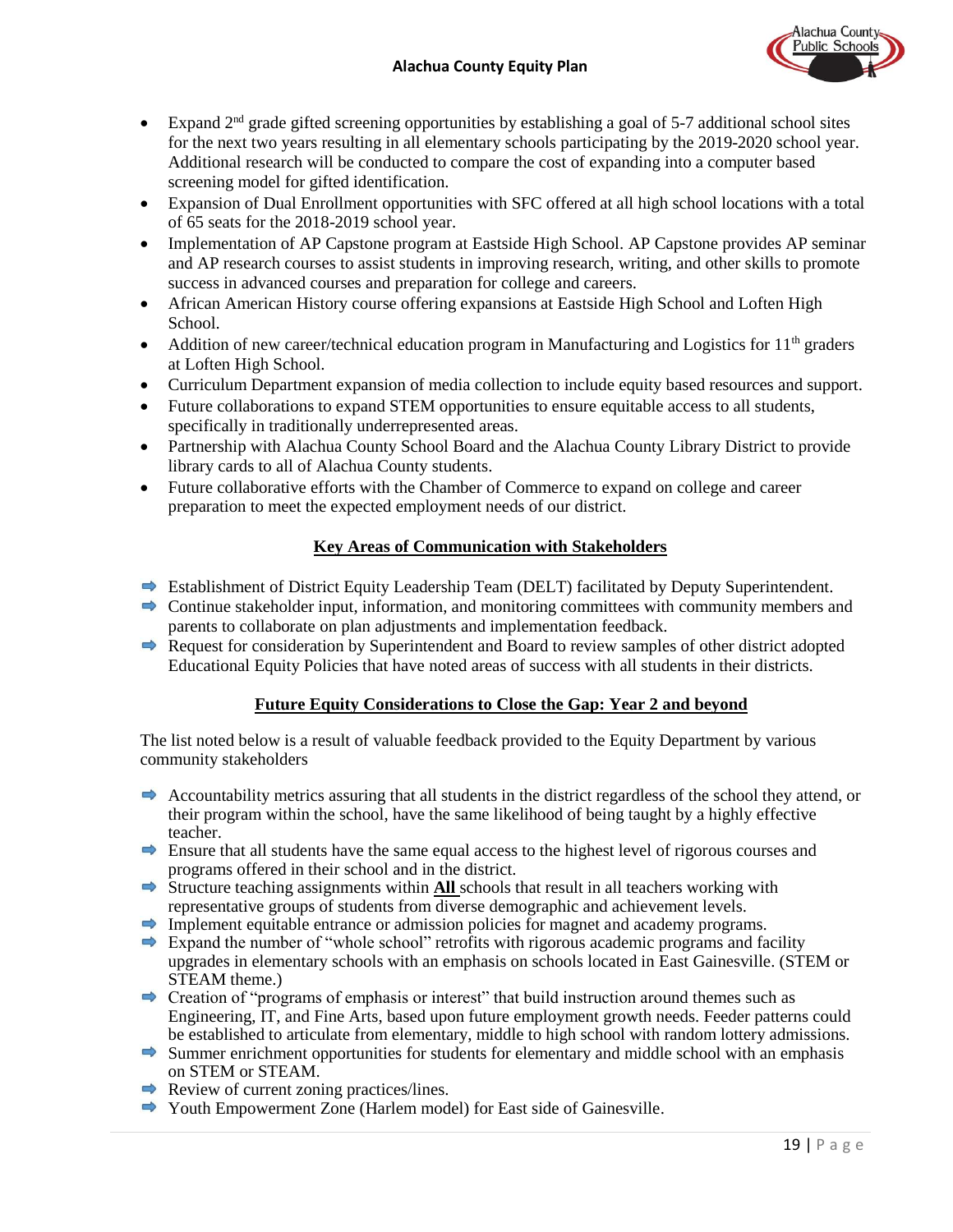

- $\Rightarrow$  Building of capacity with consistent and reliable support to provide equitable base for students from underrepresented populations to ensure success.
- $\Rightarrow$  Ensure that measures are in place throughout district to reinforce expectation of high school graduation, for all students, with an emphasis on college and career readiness.
- Set a goal of 100% graduation rate for all students.
- $\Rightarrow$  Expand implementation of equitable discipline practices.
- $\Rightarrow$  Collaboration with Chamber of Commerce on updated, comprehensive Parent Workbook.
- $\Rightarrow$  Expand on services provided by Parent Academy.